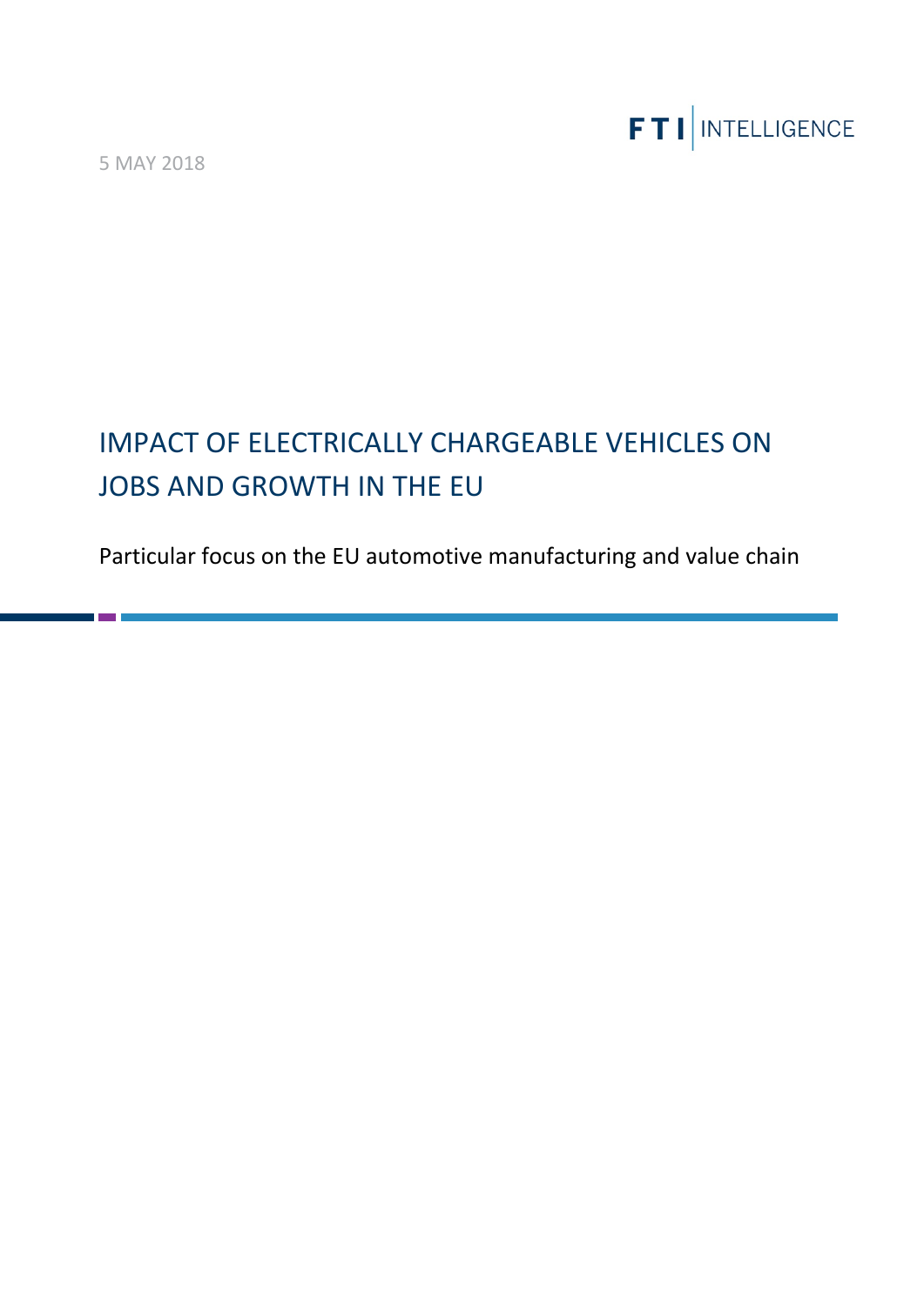## **Table of contents**

#### **Section**

|    | Summary of conclusions                                                                                      |    |
|----|-------------------------------------------------------------------------------------------------------------|----|
| 2. | The EC estimates the impact of increasing electrification to be negative on<br>jobs                         |    |
| 3. | Key differences between ICE and BEV technologies point to large negative<br>impact on automotive employment |    |
| 4. | The negative impact on regions, SMEs and employees with less relevant<br>skills will be larger              | 15 |
| 5. | The transition poses challenges for the development of charging<br>infrastructure and the grid              | 22 |

#### DISCLAIMER

This report has been prepared by FTI Consulting LLP ("FTI") for ACEA under the terms of ACEA's engagement letter with FTI dated 23 February 2018 (the "Contract").

This report has been prepared solely for the benefit of ACEA in connection with the Contract and no other party is entitled to rely on it for any purpose whatsoever.

This report is not to be referred to or quoted, in whole or in part, in any registration statement, prospectus, public filing, loan agreement, or other agreement or any other document, or used in any legal, arbitral or regulatory proceedings without the prior written approval of FTI. FTI accepts no liability or duty of care to any person (except to ACEA under the relevant terms of the Contract) for the content of the report. Accordingly, FTI disclaims all responsibility for the consequences of any person acting or refraining to act in reliance on the report or for any decisions made or not made which are based upon such report.

The report contains information obtained or derived from a variety of sources. FTI does not accept any responsibility for verifying or establishing the reliability of those sources or verifying the information so provided.

Nothing in this material constitutes investment, legal, accounting or tax advice, or a representation that any investment or strategy is suitable or appropriate to the recipient's individual circumstances, or otherwise constitutes a personal recommendation.

No representation or warranty of any kind (whether express or implied) is given by FTI to any person as to the accuracy or completeness of the report.

The report is based on information available to FTI at the time of writing of the report and does not take into account any new information which becomes known to us after the date of the report. We accept no responsibility for updating the report or informing any recipient of the report of any such new information.

All copyright and other proprietary rights in the report remain the property of FTI and all rights are reserved.

#### UK Copyright Notice

© 2018 FTI Consulting LLP. All rights reserved.

FTI Consulting LLP. Registered in England and Wales at 200 Aldersgate, Aldersgate Street, London EC1A 4HD. Registered number OC372614, VAT number GB 815 0575 42. A full list of Members is available for inspection at the registered address.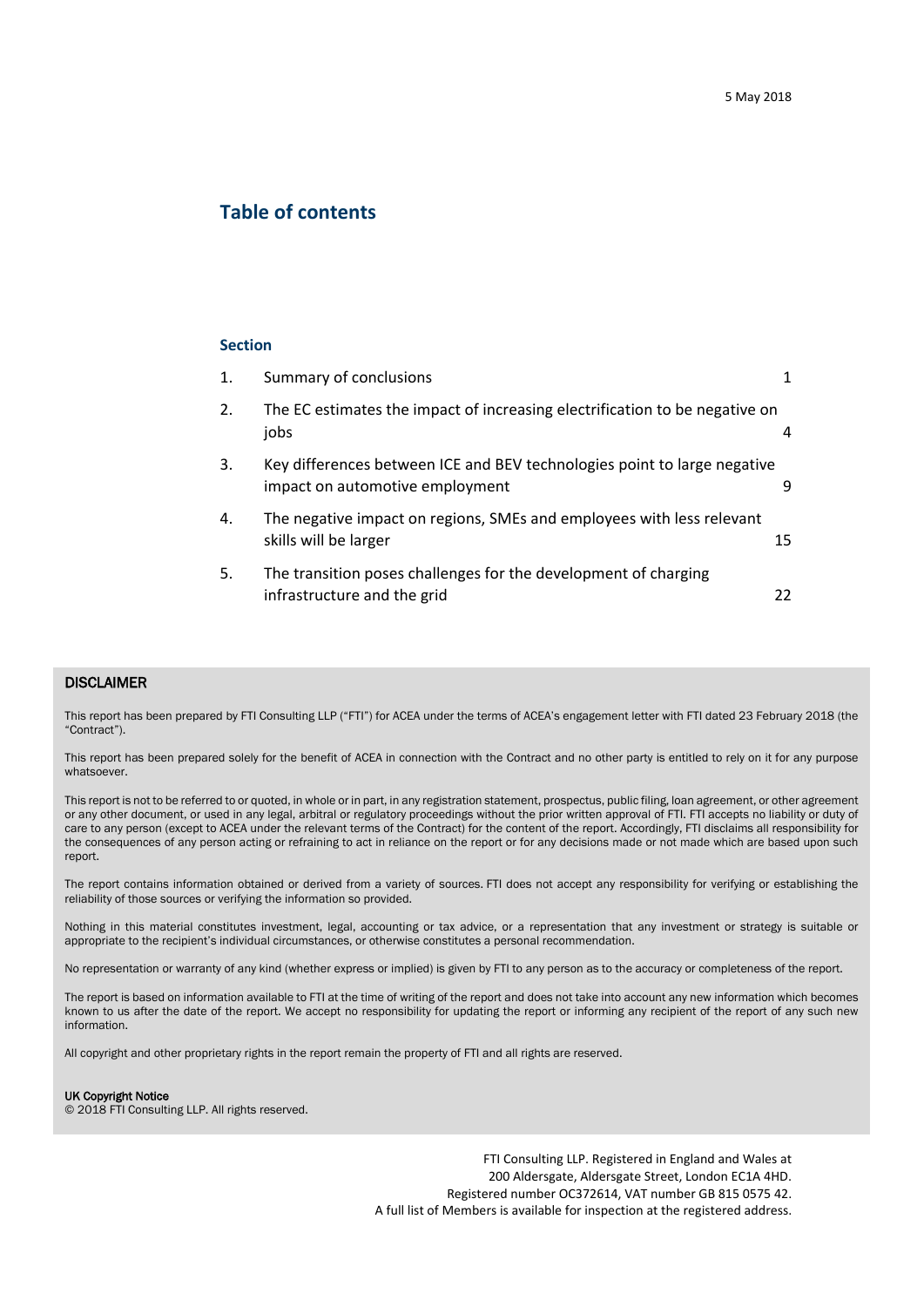## <span id="page-2-0"></span>**1. Summary of conclusions**

#### **The European Commission estimates the impact of electrification to be negative on jobs**

- 1.1 The European Commission ("EC") published its Impact Assessment accompanying the proposal on CO2 targets for the EU automotive sector beyond the 2020/21 timeframe. The EC finds that:
	- (1) Battery Electric Vehicles ("BEVs") are less labour-intensive (i.e. reduce employment) and Plug-in-hybrids ("PHEVs"") are more labour-intensive (i.e. increase employment) than ICE vehicles;
	- (2) increasing the share of low emission vehicles<sup>[1](#page-2-1)</sup> ("LEVs") has a small negative impact on employment (including a small negative impact on automotive employment) and a small positive impact on GDP by 2030.

#### **Large differences between ICE and BEV technologies indicate the EC may have underestimated the scale of the negative impact on automotive jobs**

- 1.2 Although the EC notes that BEVs are less labour intensive than ICEs, it does not explain its assumption on how much lower employment would be required in case of a switch to BEVs.
- 1.3 BEVs consist of fewer and less complex components and require less maintenance and fewer spare parts. The key differences between ICEs and BEVs summarised by a UBS study are reproduced in Table 1-1. This and other sources indicate that the reduction in automotive employment from switching to BEVs would be large: around 60% in powertrain manufacturing, spare part manufacturing and maintenance.<sup>[2](#page-2-2)</sup>

<span id="page-2-1"></span><sup>&</sup>lt;sup>1</sup> LEV passenger cars and LEV vans emit less than 25 gCO2/km and 40 gCO2/km, respectively.

<span id="page-2-2"></span><sup>2</sup> See Section 3.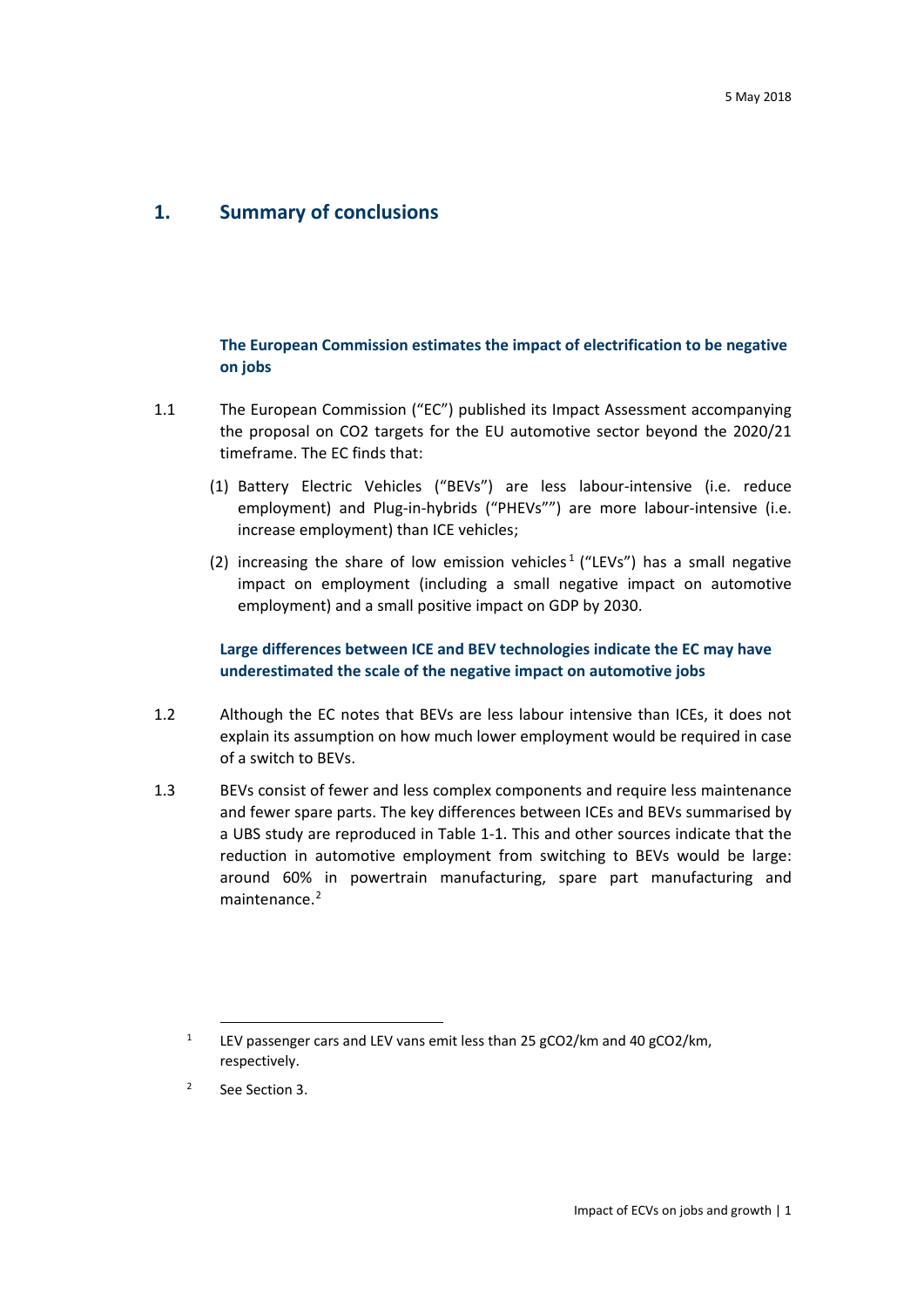| <b>Aspect</b>                | <b>ICEs (VW Golf)</b>                                                   | <b>BEVs (Chevrolet Bolt)</b>                                  |
|------------------------------|-------------------------------------------------------------------------|---------------------------------------------------------------|
| Mechanical complexity        | More complex due to ~6-<br>times more moving parts in<br>the powertrain | Fewer moving parts, especially<br>in engine and transmission  |
| Complexity of<br>electronics | Less complex                                                            | More complex: 6-10-times<br>more semiconductor content        |
| Spare parts                  | More spare parts required                                               | Around 60% fewer spare parts<br>required                      |
| After treatment<br>equipment | Catalysts, filters which wear                                           | None                                                          |
| Maintenance <sup>3</sup>     | More maintenance needed<br>First service after 16,000 km                | Around 60% less maintenance<br>First service after 240,000 km |

|  | Table 1-1: Key differences between ICEs and BEVs |  |  |  |
|--|--------------------------------------------------|--|--|--|
|--|--------------------------------------------------|--|--|--|

*Source: Table 3-1.*

- 1.4 The findings of UBS are corroborated by a recent study by the IFO Institute which shows that in Germany 58% of German automotive manufacturing employment is dependent on ICE production.
- 1.5 Even if batteries were produced in the EU, the impact on employment would be small and would not compensate for the employment losses described above. In addition, since the skills needed for battery production are different from those needed for ICE production even partially offsetting automotive employment loss will require significant re-skilling.

#### **The negative impact on certain regions, SMEs and employees with less relevant skills will be larger**

1.6 Automobile manufacturing forms a significant share of total employment in some Member States and is further concentrated in certain regions. The transition to ECVs will disproportionately affect these regions which we list in Table 1-2 below.

<span id="page-3-0"></span> $3$  This excludes tyre rotation and cabin filter change.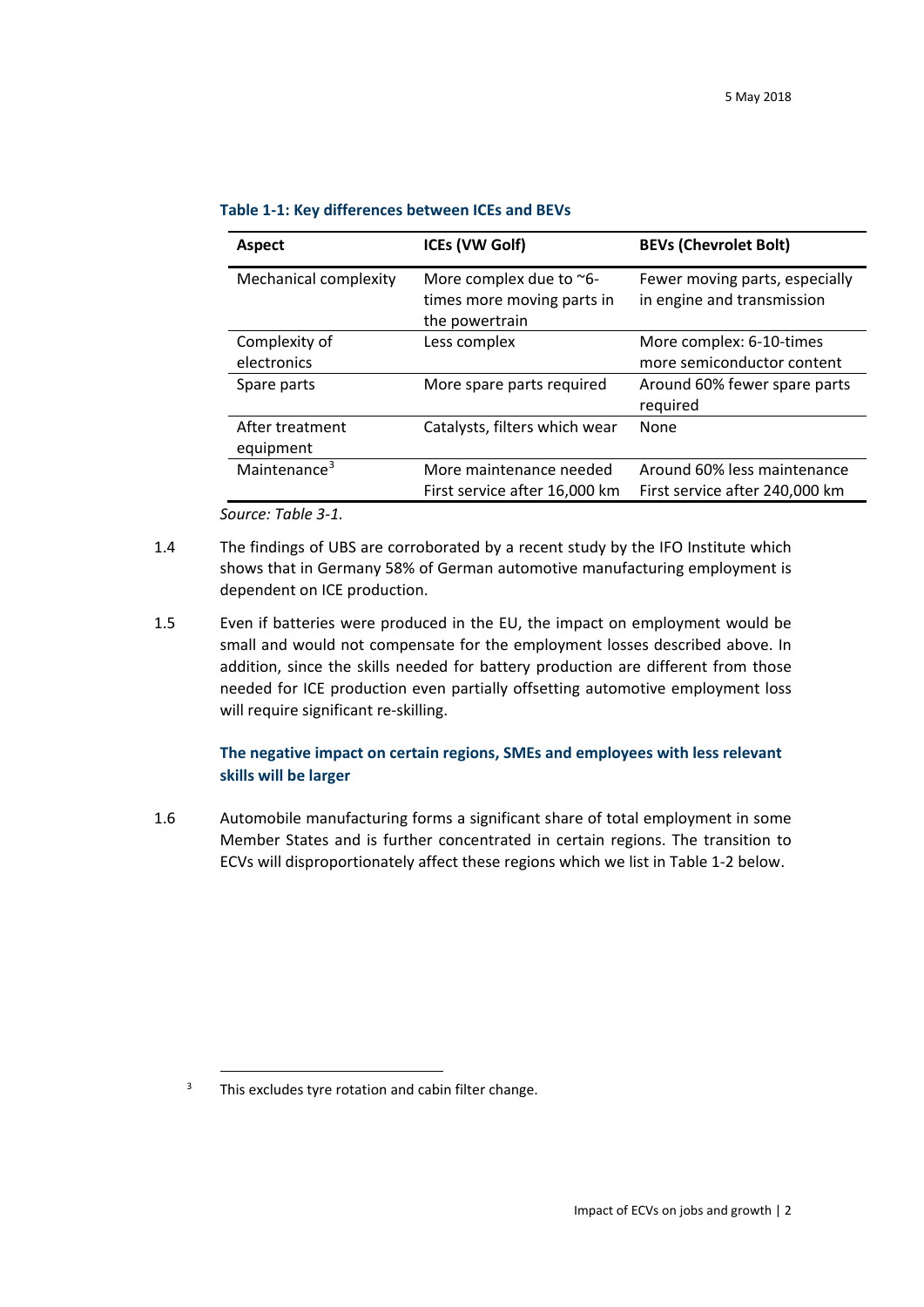| Name of the       | Country        | <b>Automotive</b> | <b>Share of</b> | Share of   |
|-------------------|----------------|-------------------|-----------------|------------|
| region            |                | employment        | manufacturing   | total      |
|                   |                |                   | employment      | employment |
| Strední Cechy     | Czech Republic | 43,888            | 29%             | 7%         |
| Stuttgart         | Germany        | 160,445           | 28%             | 8%         |
| Oberbayern        | Germany        | 110,595           | 28%             | 5%         |
| Niederbayern      | Germany        | 38,869            | 27%             | 6%         |
| Saarland          | Germany        | 20,281            | 20%             | 5%         |
| Leipzig           | Germany        | 11,803            | 22%             | 2%         |
| Molise            | Italy          | 2,799             | 24%             | 3%         |
| <b>Basilicata</b> | Italy          | 7,993             | 36%             | 4%         |
| Dunántúl          | Hungary        | 60,781            | 21%             | 5%         |
| Sud - Muntenia    | Romania        | 35,684            | 21%             | 3%         |
| Macroregion 4     | Romania        | 66,486            | 26%             | 4%         |
| Bratislavský kraj | Slovakia       | 18,650            | 36%             | 6%         |
| Västsverige       | Sweden         | 35,822            | 25%             | 4%         |
| West Midlands     | UK             | 27,476            | 20%             | 2%         |

**Table 1-2: EU regions with more than 20% share of automotive in manufacturing**

*Source: Table 4-1.*

- 1.7 Traditional part suppliers are expected to lose even more of the vehicle content that they currently capture (a loss of around 38%) than OEMs (a loss of around 17%).
- 1.8 Many of the part suppliers in the EU are small and medium enterprises, who may find it more difficult to manage the transition than OEMs. In Germany, around 21% of people employed directly or indirectly in the manufacturing of ICEs work for SMEs.
- 1.9 ECV production requires different and additional skills compared to ICE production. Large scale reskilling will therefore be necessary during the transition to ECVs. The new jobs which will be created in ECV production are largely skilled and semi-skilled which will place unskilled workers at a disadvantage.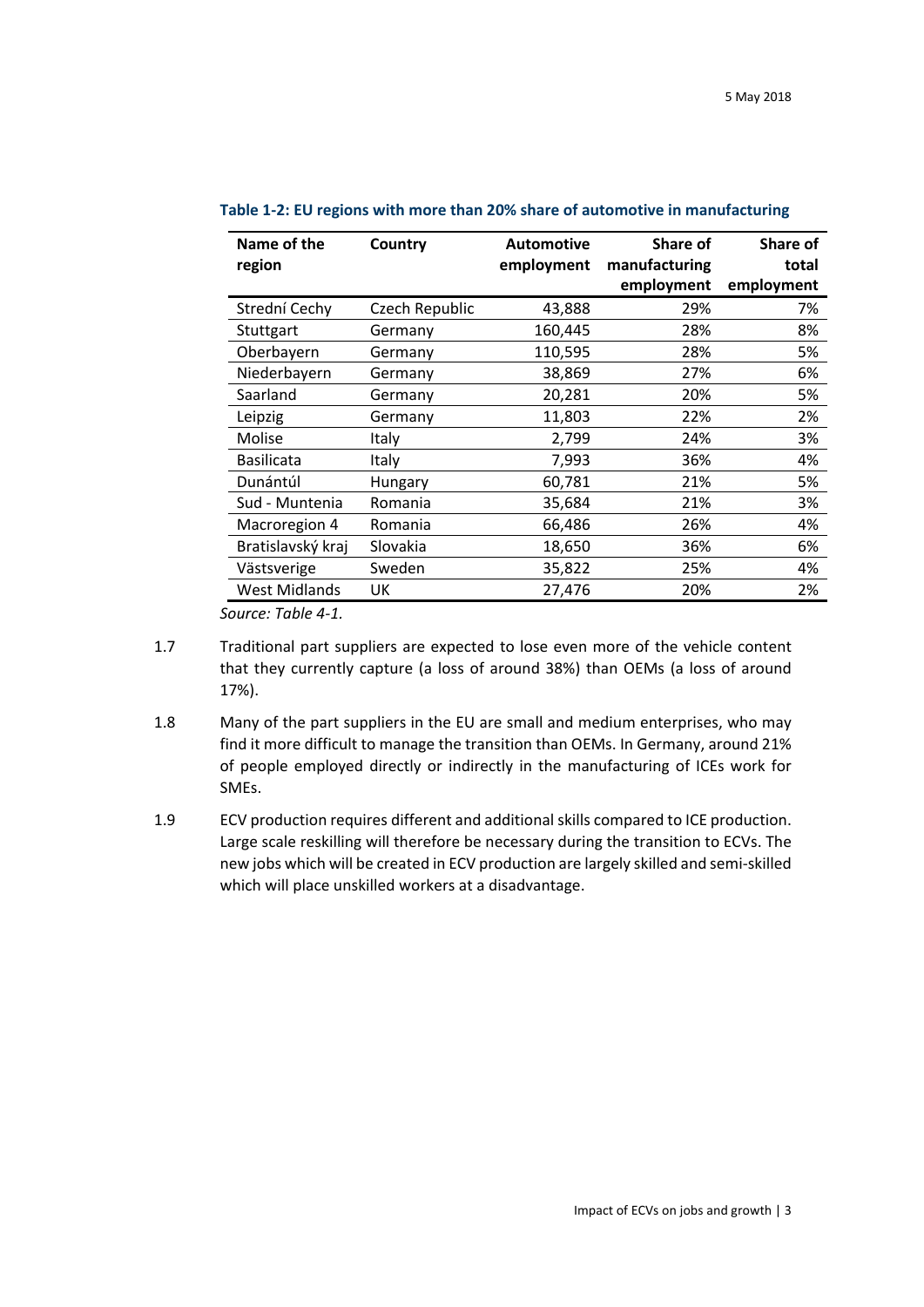# <span id="page-5-0"></span>**2. The EC estimates the impact of increasing electrification to be negative on jobs**

#### **The impact of the transition to BEVs on the EU economy is complex**

- 2.1 The mechanisms through which ECVs impact the EU economy are complex. The three main channels are:
	- (1) the switch to new technologies;
	- (2) the higher prices and lower mileage costs of ECVs; and
	- (3) the lower fuel consumption of ECVs.
- 2.2 The **switch to new technologies** has an impact on employment in manufacturing and in the supply chain depending on how labour intensive these technologies are and whether components are manufactured in the EU or outside. The maintenance requirements of ECVs are also different from those of conventional technologies. As the EC noted, BEVs are less labour-intensive whereas PHEVs are more labourintensive than ICEs. Therefore a switch towards BEVs would be expected to decrease while a shift towards PHEVs would be expected to increase employment in the automotive value-chain.
- 2.3 On the other hand, ECVs require new infrastructure to be built and installed, which will have a positive impact on employment.
- 2.4 The **higher prices** of new technologies are expected to lead to a fall in car purchase and a decline in the competitiveness of EU manufacturers. The impact of these factors is negative on direct employment. Higher prices also reduce real consumer disposable income available for other products which reinforces the negative impact on EU wide-employment.
- 2.5 **Low mileage costs** have a positive impact on consumer disposable income leading to increased EU wide employment. They also have a positive impact on the competitiveness of EU automotive manufacturers leading to increased direct employment.
- 2.6 **Lower fuel import** reduces employment in refining and gasoline stations but increases employment in EU electricity production (in case of a switch to ECVs).
- 2.7 We summarise these impacts i[n Table 2-1](#page-6-0) below.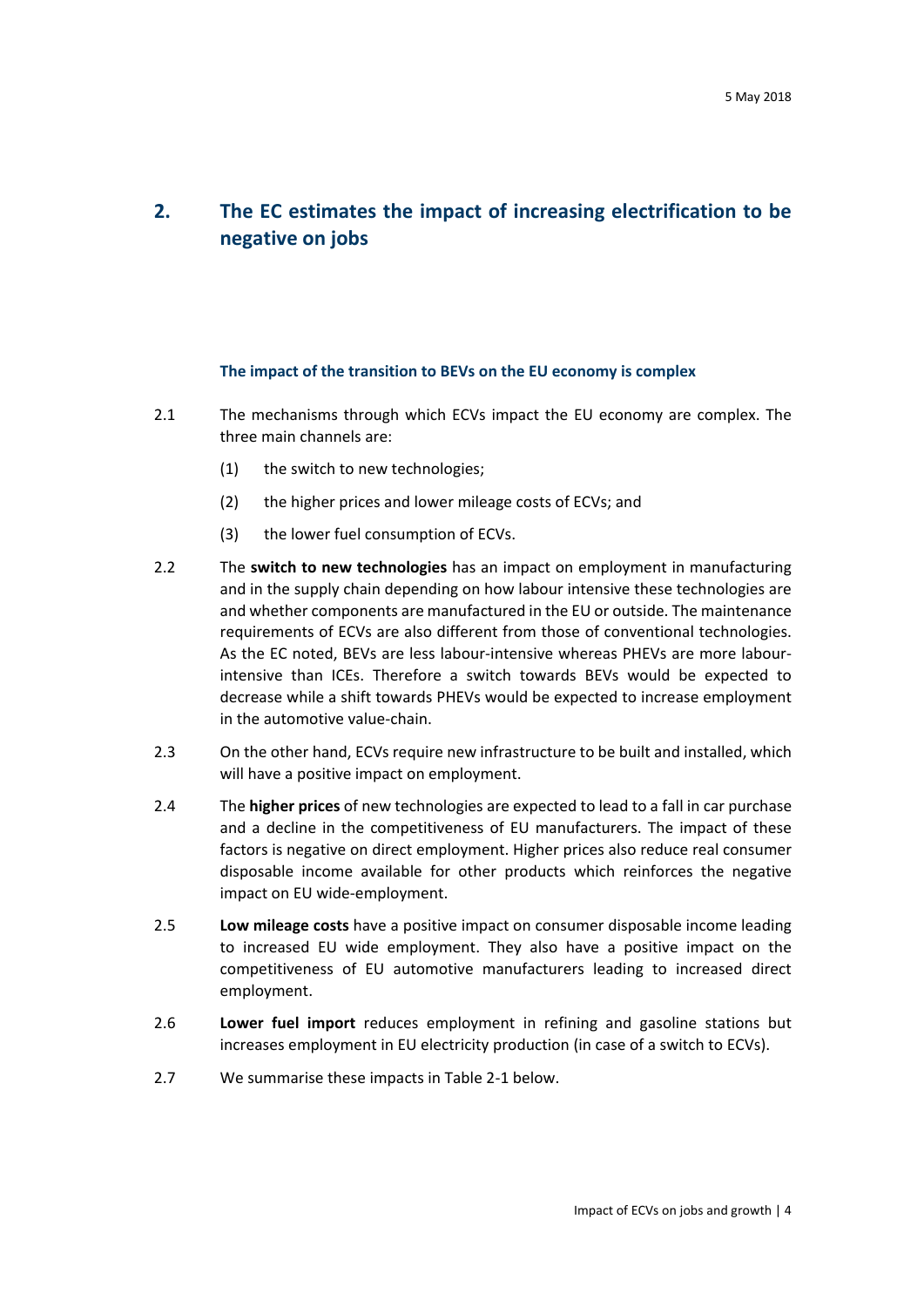<span id="page-6-0"></span>

| <b>Driver</b>   | Impact   | <b>Mechanisms</b>                                                  |
|-----------------|----------|--------------------------------------------------------------------|
| Technological   | Decrease | BEVs are less labour-intensive and batteries and other             |
| change          |          | components may be produced outside the EU                          |
| Maintenance/    | Decrease | Maintenance costs of BEVs are expected to be lower than those of   |
| recycling       |          | <b>ICES</b>                                                        |
| Fuel import     | Small    | The switch to electricity decreases employment in refining and at  |
|                 | increase | gasoline stations which is expected to be more than offset by      |
|                 |          | increased employment in the electricity sector                     |
| Infrastructure  | Increase | There will be positive employment impact from the construction     |
|                 |          | and installation/maintenance of charging infrastructure            |
| Higher purchase | Decrease | Higher purchase costs are expected to lead to a fall in car        |
| costs           |          | purchase and to a negative impact on direct employment             |
| Lower mileage   | Increase | Lower mileage costs are expected to increase car usage and to a    |
| costs           |          | positive impact on indirect employment                             |
| Total cost of   | Increase | If the total cost of ownership of the car is reduced and there are |
| ownership       |          | savings from low fuel spend, consumers will be able to spend       |
|                 |          | more on other goods which increases employment                     |

#### **Table 2-1: Employment impact of moving towards BEVs**

*Source: FTI based on CE Delft (2012)*

#### **Impact of low emission vehicle production on jobs and growth**

- 2.8 The EC's Impact Assessment accompanying its proposal on CO2 targets for the EU automotive sector beyond the 2020/21 timeframe<sup>[4](#page-6-1)</sup> assesses the impact of emission targets on employment and GDP.
- 2.9 As part of its analyses, the EC compares three different scenarios for the share of low emission vehicles in vehicle registrations(LEV passenger cars and LEV vans emit less than 2[5](#page-6-2) gCO2/km and 40 gCO2/km respectively)<sup>5</sup>:
	- the **base case** achieves the proposed emission target in 2030 with 13% LEVs in registrations;
	- two alternative scenarios assume the use of LEV incentives which are expected to result in increased share of LEVs in registrations (25% and 30% respectively).

<span id="page-6-1"></span><sup>&</sup>lt;sup>4</sup> EC, Emission performance standards for new passenger cars and for new light commercial vehicles, 2017.

<span id="page-6-2"></span><sup>&</sup>lt;sup>5</sup> The EC examines a number of different scenarios. The ones presented here isolate the impact of increasing the share of low emission vehicles on jobs and growth.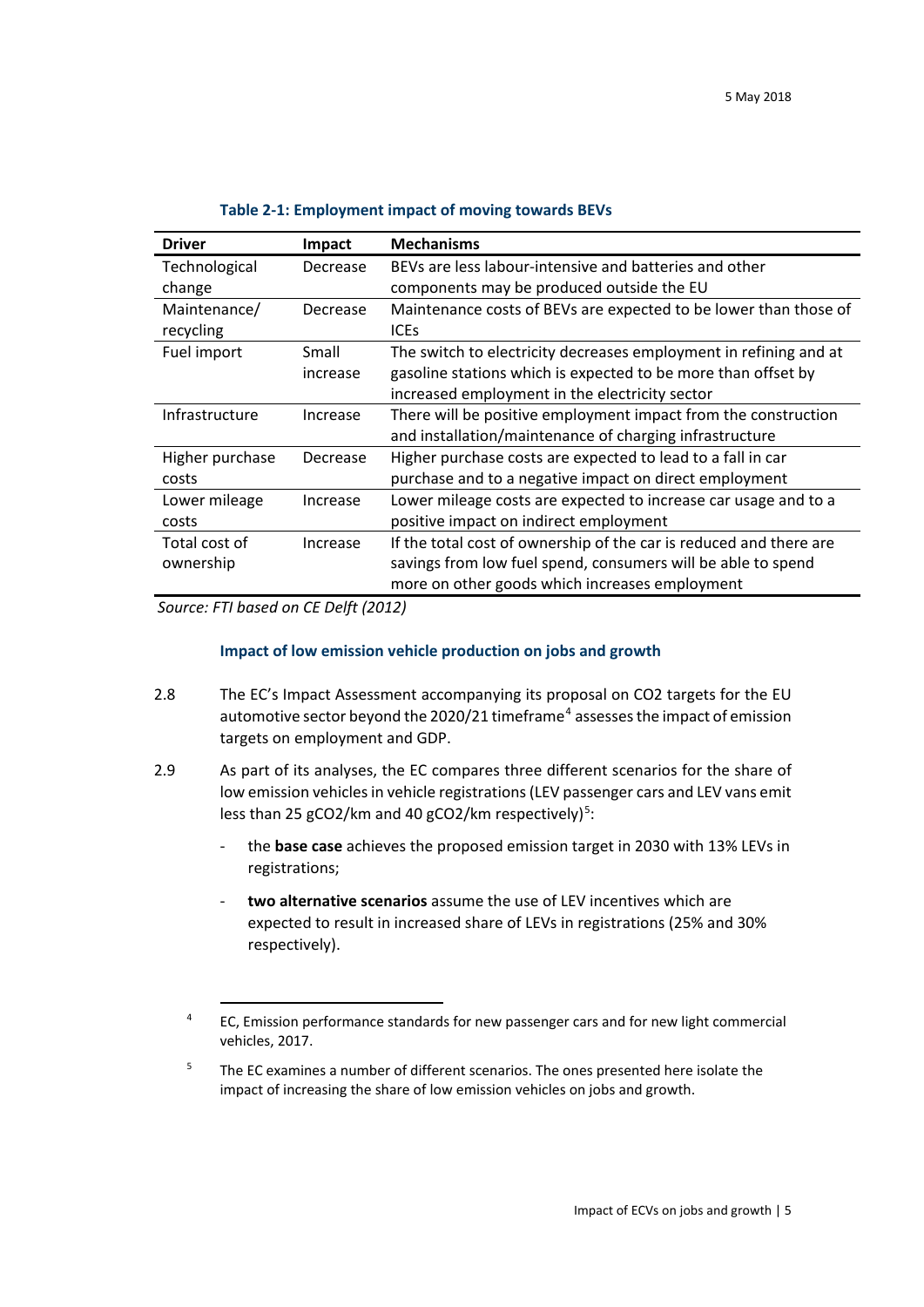- 2.10 The EC models the impact of these three scenarios on jobs and growth in the EU, and therefore differences in jobs and growth across the three scenarios show the impact of increasing the share of LEVs. The EC considers that battery cells will either be produced outside the EU or in the EU, however it provides more detailed results for the case in which battery cells are produced outside the EU.
- 2.11 [Table 2-2](#page-7-0) presents the EC's estimates of the impact on GDP and employment of increasing the share of low emission vehicles in new vehicle registrations (assuming battery cells are imported).<sup>[6](#page-7-1)</sup> The results show that increasing the share of LEVs from 13% (assumed to be achieved in the base case) to 25% and to 30% has a small negative impact on employment while the impact on GDP is slightly positive. Overall, it the EC models the impact of electrification on both employment and GDP to be small.

| Share of LEV (<25 g/km) | $13\% -> 25\%$ | $13 - 30\%$     |
|-------------------------|----------------|-----------------|
| GDP, 2030               | 0.01%          | 0.00%           |
| GDP, 2040               | 0.01%          | 0.01%           |
| Employment, 2030        | $\mathbf{0}$   | < 0             |
| Employment, 2040        | -4.6 million   | $-11.1$ million |

#### <span id="page-7-0"></span>**Table 2-2: Impact of increasing share of low emission vehicles on GDP and employment (change compared to baseline)**

*Note: absolute figures are calculated from the EC's % figures which are rounded. Source: EC Impact Assessment pages 138 and 140.*

2.12 The small overall impact is not the result of large sectoral changes offsetting each other. [Table 2-3](#page-8-0) below sets out the EC's estimated impact of a higher share of low emission vehicles on employment by sector. The largest impact is on the automotive value chain which loses 16,600 jobs when the share of LEVs increases from 13% to 30%. In the same scenario the largest gain is by the electricity sector adding 9,400 jobs.

<span id="page-7-1"></span> $6$  Employment includes employment in the automotive value chain and other sectors such as refining and electricity production.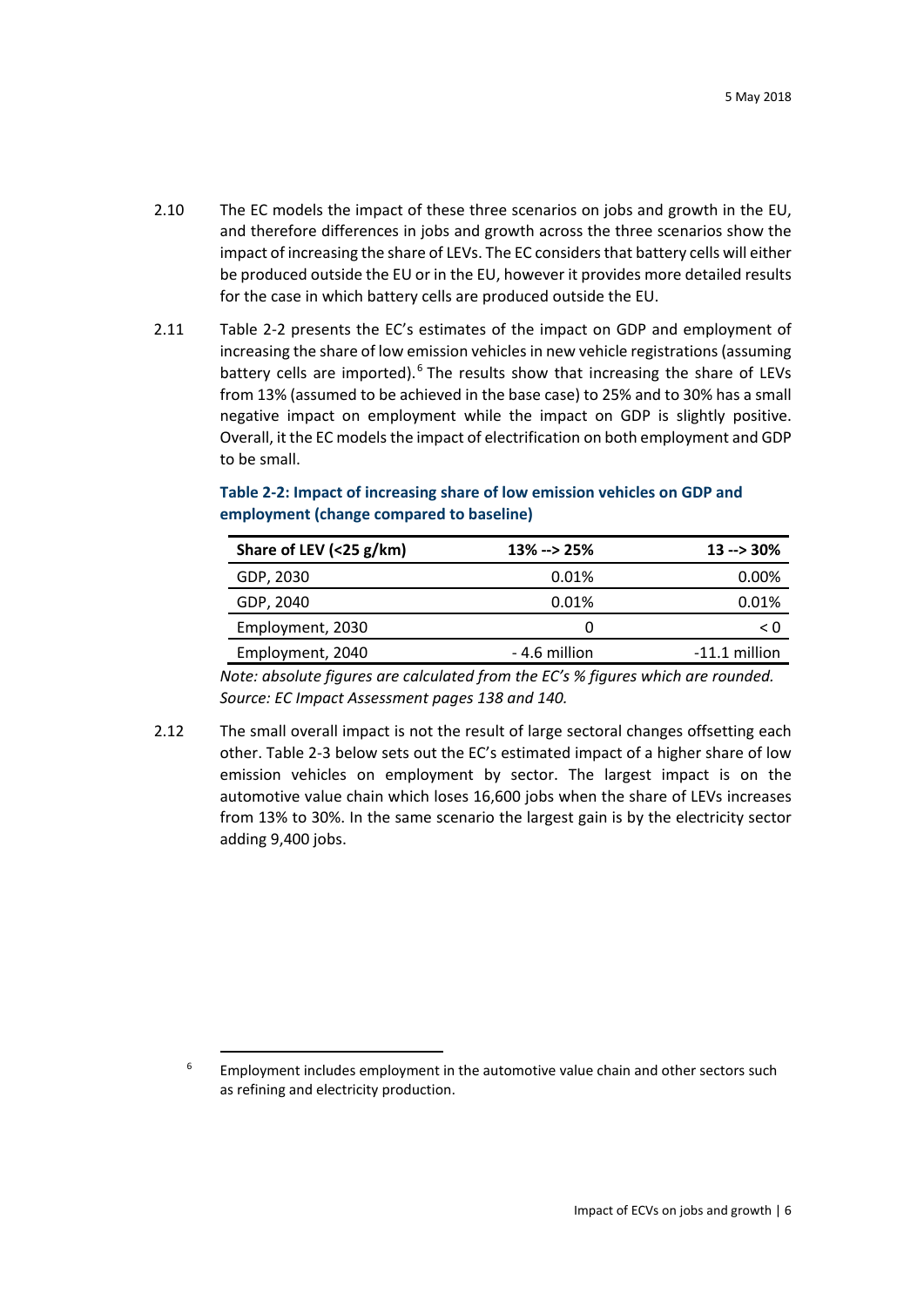| Share of LEV (<25 g/km) | Base case (13%)<br>Total empl. | 13%-->25%<br>$\Delta$ empl. | 13%-->30%<br>$\Delta$ empl. |
|-------------------------|--------------------------------|-----------------------------|-----------------------------|
| Petroleum refining      | 150                            | 0.4                         | 0.5                         |
| Automotive              | 2,451                          | $-9.3$                      | $-16.6$                     |
| Rubber and plastics     | 1,781                          | 2.1                         | 2.1                         |
| <b>Metals</b>           | 4,293                          | $-0.7$                      | $-0.7$                      |
| Electrical equipment    | 2,458                          | $-2.1$                      | 0.4                         |
| Electricity, gas, water | 2,854                          | 6.6                         | 9.4                         |
| ____                    | .                              |                             |                             |

<span id="page-8-0"></span>**Table 2-3: Sectoral employment ('000s) by share of low emission vehicles, 2030**

*Source: EC Impact Assessment page 95 and 141.*

- 2.13 The EC does not provide much detail as to what assumptions underpin these results. It notes however that:[7](#page-8-1)
	- (1) Manufacturing battery electric vehicles has a lower labour intensity than that of conventional vehicles (whereas plug-in hybrids have higher labour intensity).
	- (2) A higher share of electronic components will require different and additional skills compared to the skills needed for the development, manufacturing and maintaining of conventional powertrains ('reskilling').
	- (3) Unqualified or low qualified workers may have more difficulties in acquiring the new skills and qualifications needed.
	- (4) SMEs that are highly specialised in certain elements of conventional powertrains may need more time to identify and develop new business opportunities.
	- (5) Regions with industry clusters built around conventional powertrains or with a strong refining industry may be more negatively affected.

<span id="page-8-1"></span> <sup>7</sup> EC, IA, pages 95, 97, 98.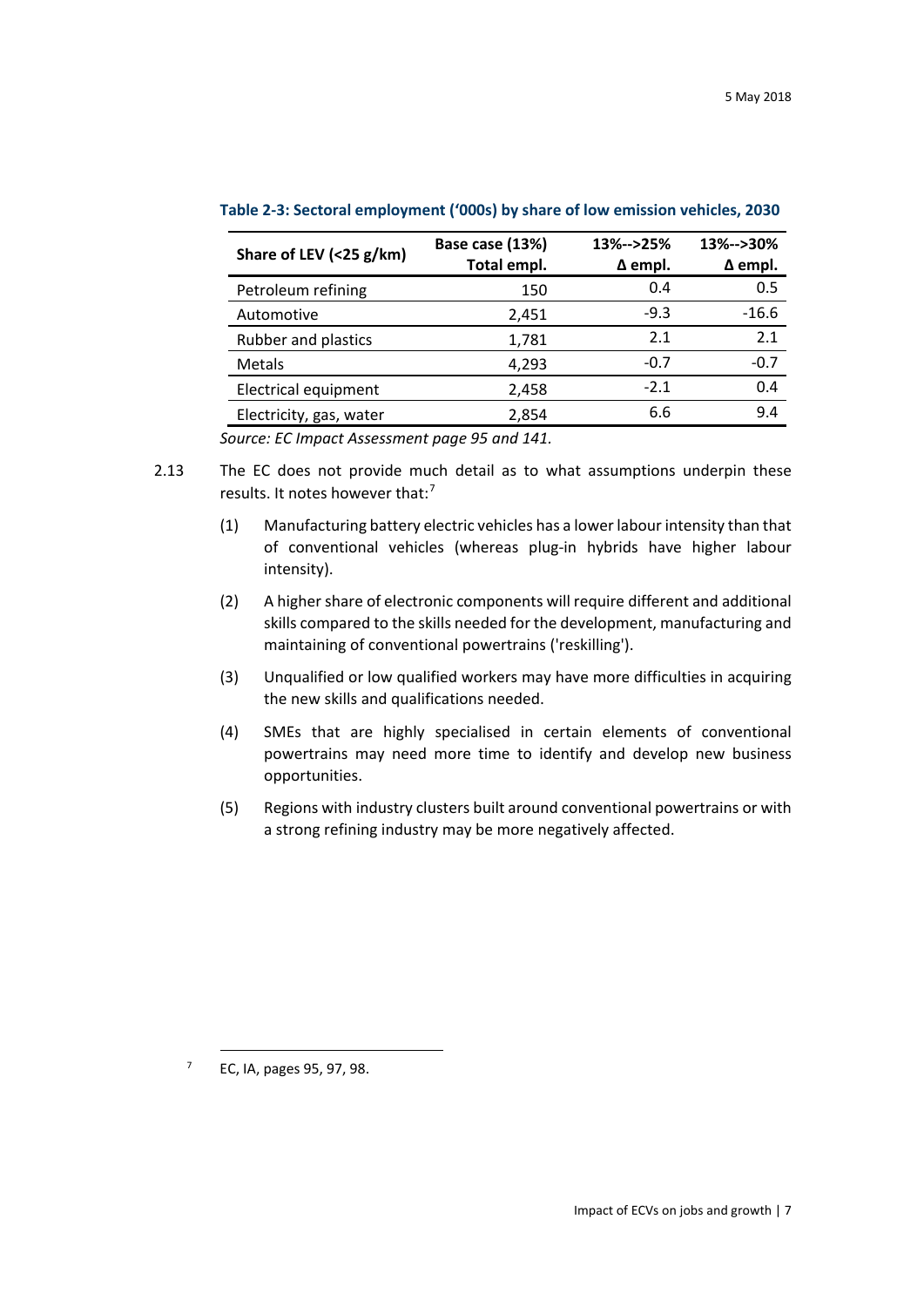#### **Stricter targets are projected to increase employment due to the share of PHEVs increasing faster than the share of BEVs**

- 2.14 The EC's Impact Assessment estimates that a 40% emission target has a larger positive impact on employment than a 20% or a 30% target.<sup>[8](#page-9-1)</sup> However, the EC's estimates do not distinguish between the effect of the move to ECVs (and in particular, to LEVs), which has a negative impact on employment (se[e Table 2-2](#page-7-0) and [Table 2-3\)](#page-8-0), and the other impacts of emission targets on the economy.
- 2.15 The EC has noted that the labour intensity of BEVs is lower than that of ICEs and the labour intensity of PHEVs is higher than that of ICEs. $9$  The impact of stricter emission targets on employment, therefore, depends on whether the shift is towards PHEVs or BEVs.
- 2.16 [Table 2-4](#page-9-0) below sets out the shares of ICE, PHEV, BEV and FCEV vehicles in registrations in 2030 for different emission targets. It can be seen that in each scenario the share of PHEVs is modelled to increase faster than the share of BEVs compared to the baseline.

| <b>Emission target</b><br>(beyond 2020 targets) | <b>ICE</b> | <b>PHFV</b> | <b>BEV</b> | <b>FCEV</b> | <b>Employment</b><br>impact (000s) |
|-------------------------------------------------|------------|-------------|------------|-------------|------------------------------------|
| <b>Baseline</b>                                 | 88.7%      | 6.7%        | 3.9%       | 0.7%        |                                    |
| 20% reduction                                   | 82.6%      | 9.3%        | 6.4%       | 1.7%        | $+31$                              |
| 30% reduction                                   | 80.2%      | 10.8%       | 7.1%       | 1.9%        | $+71$                              |
| 40% reduction                                   | 72.0%      | 15.7%       | 9.7%       | 2.6%        | +88                                |

<span id="page-9-0"></span>**Table 2-4: Share of powertrains in total passenger car registrations and employment impact (compared to baseline), 2030**

*Source: EC Impact Assessment pages 73 and 74.*

2.17 [Table 2-4](#page-9-0) shows that the share of PHEV powertrains is much higher in the 40% scenario than in the 30% scenario. The EC notes that the high share of PHEVs modelled for the 40% emission target is the reason for stricter emission targets having a positive impact on employment:

> *"As a consequence of the changes in the powertrain shares in the fleet, the impact [of stricter emission targets] remains positive".[10](#page-9-3)*

<span id="page-9-3"></span><sup>10</sup> EC Impact Assessment page 95.

<span id="page-9-1"></span><sup>8</sup> A no-regrets option: What discussions in the European Parliament spotlight about a lightduty 2025–2030 CO2 standard for the EU, ICCT, April 2018

<span id="page-9-2"></span><sup>&</sup>lt;sup>9</sup> EC Impact Assessment page 95.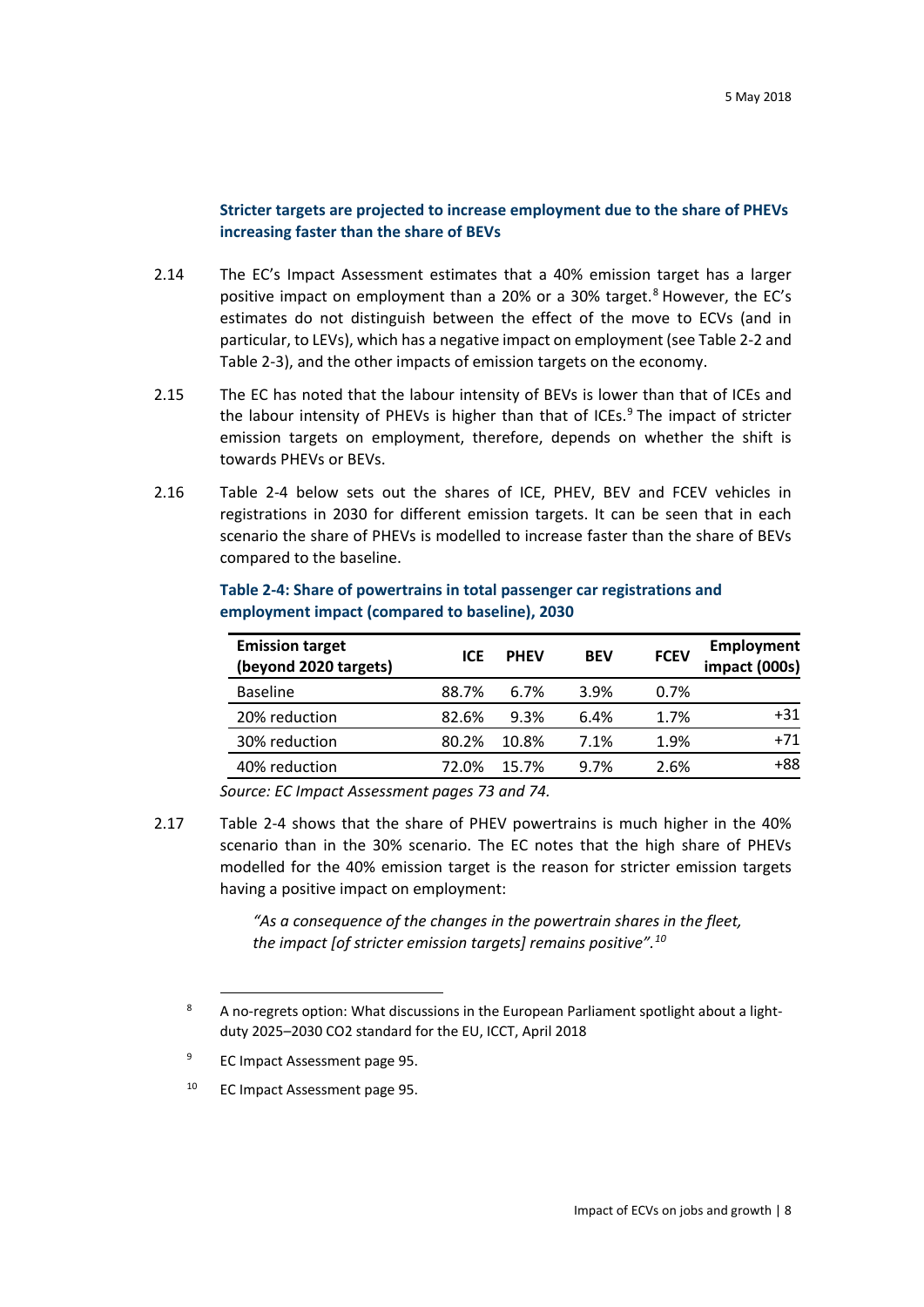# <span id="page-10-0"></span>**3. Key differences between ICE and BEV technologies point to large negative impact on automotive employment**

- 3.1 As discussed in Section 2 the EC did not explain its assumptions regarding the following factors:
	- (1) BEVs consist of fewer and less complex components;
	- (2) BEVs require less maintenance and fewer spare parts; and, as a result,
	- (3) labour intensity of BEV production and maintenance is lower than that of conventional technologies.

#### **Key differences between ICE and BEV technologies**

<span id="page-10-2"></span><span id="page-10-1"></span>3.2 For illustrative purposes[, Figure 3-1](#page-10-1) below shows the key components and the cost structure of ICE vehicles.



#### **Figure 3-1: Vehicle components, ICE versus BEV**

*Source: Fuchs et al (2014), An overview of costs for vehicle components, fuels and greenhouse gas emissions*

3.3 ICE vehicles contain components which BEVs do not require such asthe fuel system, the injection system and the exhaust system. They also contain components which are significantly less complex than in conventional vehicles, such as the engine and the transmission system.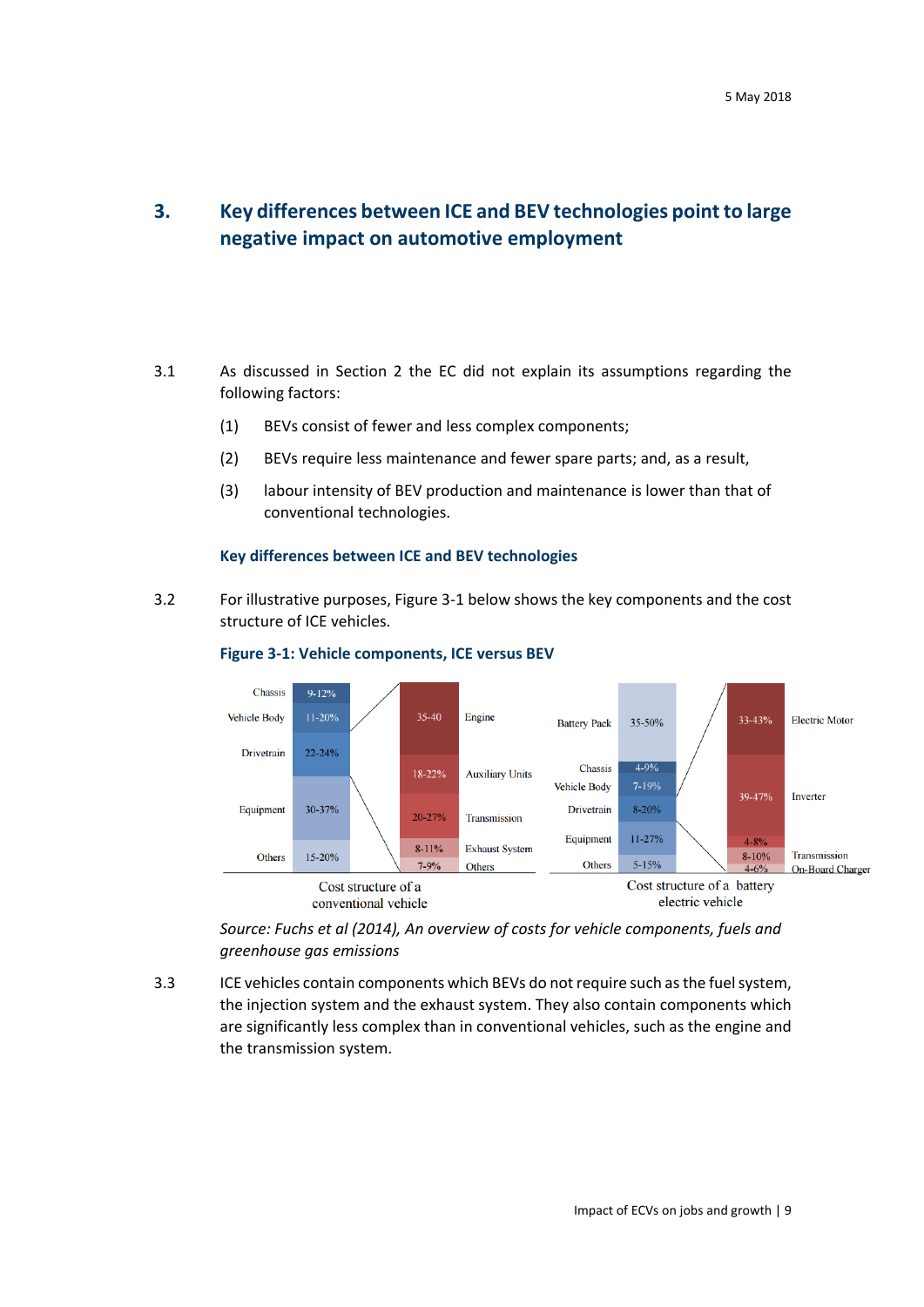- 3.4 Analysts at UBS prepared a detailed comparison between the Chevy Bolt, *"the first real mass-segment"* battery electric vehicle and the Volkswagen Golf (a comparable ICE vehicle)<sup>11</sup>. Their key conclusions can be summarised as follows:
	- (1) Mechanical complexity of BEVs is much lower, whereas their electronic complexity is higher. UBS counted 24 moving parts in the Bolt's powertrain, versus 149 in the Golf.
	- (2) Semiconductor content is about 6-10 times higher in the Bolt's powertrain than in the Golf's.
	- (3) The number of moving and wearing parts is significantly smaller in the Bolt compared to the Golf: only 3 moving parts in the e-motor versus 113 in the Golf's engine; only 12 moving parts in the Bolt's gearbox versus 27 in the Golf's; total moving and wearing parts in the Bolt are 35 versus 167 in the Golf.
	- (4) The Golf requires emissions after treatment components (catalysts, particulate filters) which wear down, whereas the Bolt does not.
	- (5) The Bolt requires service after 240,000 km (or after 5 years, whichever is sooner), whereas the Golf requires servicing after every 16,000 km.<sup>[12](#page-11-1)</sup> UBS estimates that aftermarket revenues (service and parts replacement) could shrink by 60% in case of a full switch to battery electric vehicles.
- 3.5 Table 3-2 below summarises the above key findings.

<span id="page-11-0"></span> <sup>11</sup> UBS Evidence Lab Electric Car Teardown, UBS, 2017

<span id="page-11-1"></span> $12$  Excluding tyre rotation and cabin filter change.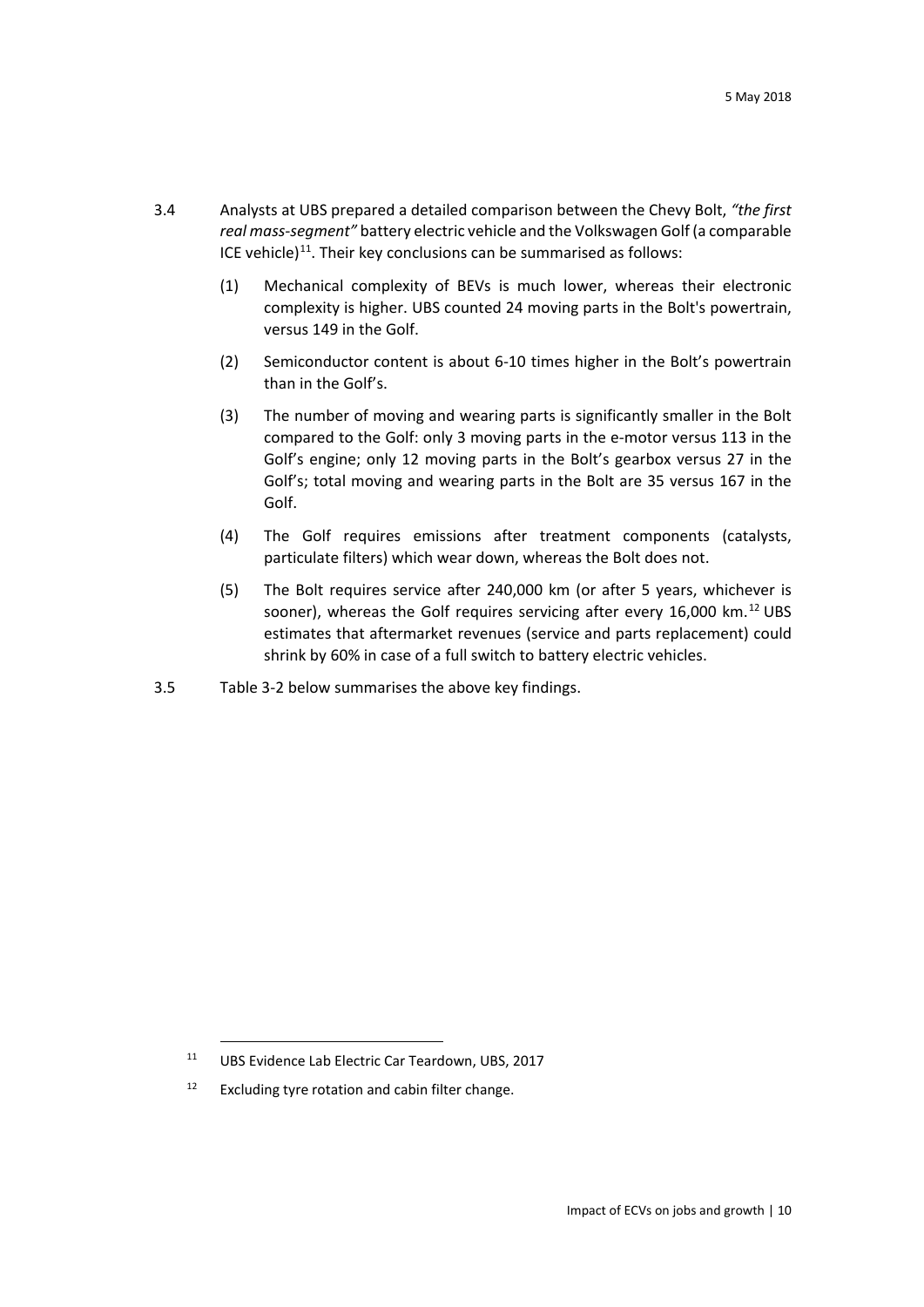| <b>Aspect</b>                | <b>ICEs (VW Golf)</b>                                                   | <b>BEVs (Chevrolet Bolt)</b>                                  |
|------------------------------|-------------------------------------------------------------------------|---------------------------------------------------------------|
| Mechanical complexity        | More complex due to ~6-<br>times more moving parts in<br>the powertrain | Fewer moving parts, especially<br>in engine and transmission  |
| Complexity of<br>electronics | Less complex                                                            | More complex: 6-10-times<br>more semiconductor content        |
| Spare parts                  | More spare parts required                                               | Around 60% fewer spare parts<br>required                      |
| After treatment<br>equipment | Catalysts, filters which wear                                           | None                                                          |
| Maintenance <sup>13</sup>    | More maintenance needed<br>First service after 16,000 km                | Around 60% less maintenance<br>First service after 240,000 km |

#### **Table 3-2: Key differences between ICEs and BEVs**

*Source: UBS Evidence Lab Electric Car Teardown, UBS, 2017*

<span id="page-12-3"></span>3.6 As a result of their lower mechanical complexity and fewer parts, the production and maintenance of BEVs are less labour intensive than those of conventional vehicles (as was noted by the EC). For, example, Daimler notes that *"80-90% fewer jobs are necessary to produce electric engines than to produce combustion engines"*. [14](#page-12-1) UBS also finds that *"e-motors are significantly easier and less costly to manufacture compared to engines and transmission, with lower costs and less labour input required"*. [15](#page-12-2)

<span id="page-12-0"></span> $13$  This excludes tyre rotation and cabin filter change.

<span id="page-12-1"></span><sup>14</sup> Industriemagazin (2016), Daimler-Betriebrat: Für Elektromotoren brauchst es nur ein Zehntel der Jobs. Heise Autos (2017), E-Auto: Daimler-Betriebsrat kämpft für Motoren-Jobs

<span id="page-12-2"></span><sup>15</sup> UBS Evidence Lab Electric Car Teardown, UBS, 2017.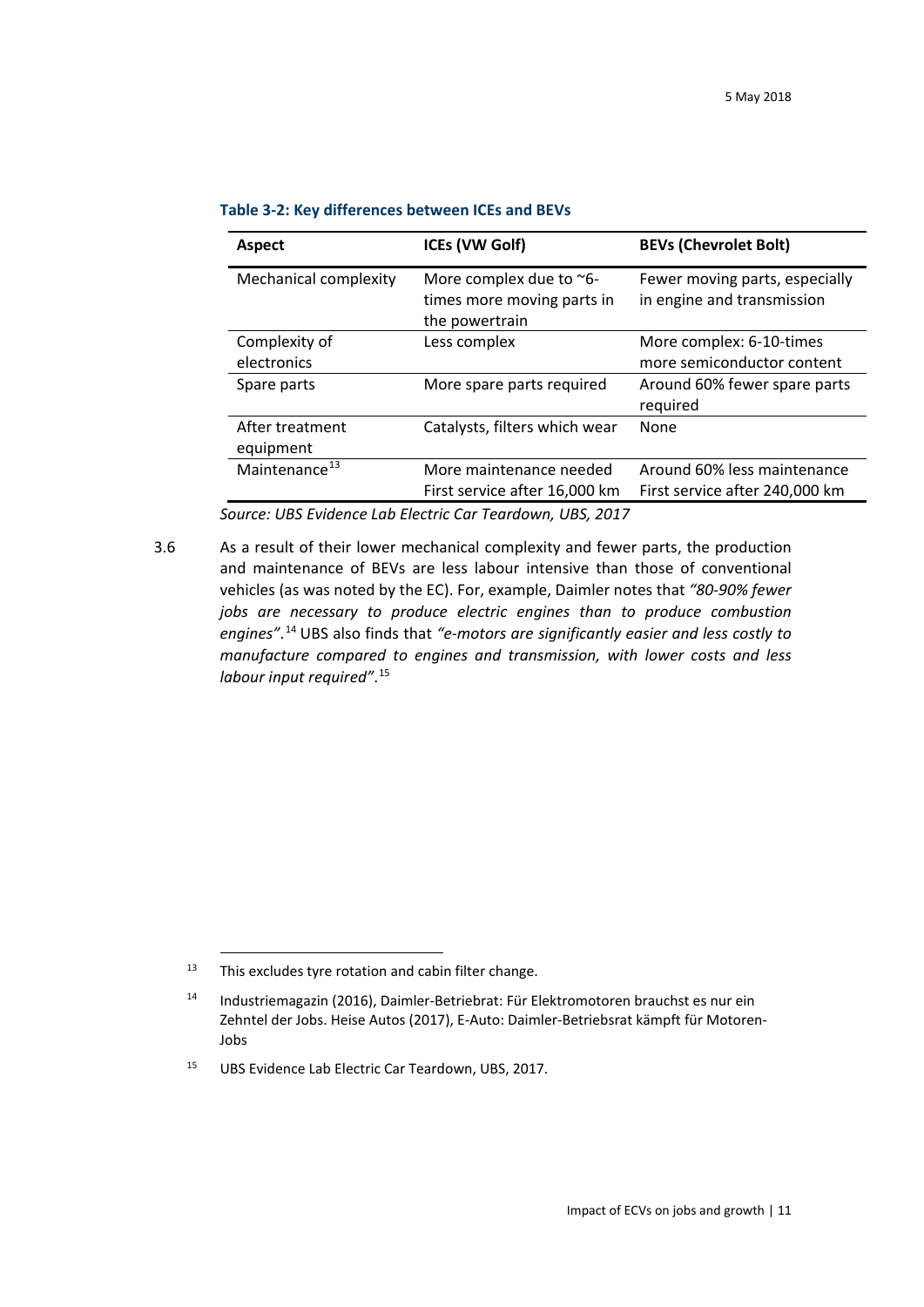3.7 Similarly, Roland Berger expects that *"electrification will have a dramatic effect on the whole independent aftermarket value chain. Electric powertrains will consist of different technical components compared to the conventional combustion engine. An electrical powertrain will have less maintenance parts (e.g. oil filter) and less service fluids (e.g. motor oil). Also other vehicle systems, for example, the braking system, will be less used by electrical vehicles due to kinetic energy recuperation. This will have an impact on the spare parts volume, especially for high runner maintenance parts (e.g. oil filter, fluids, brake discs and pads). Parts suppliers of conventional combustion engine parts (e.g. filters, oil and engine components) will lose volumes and have to reposition or will even not exist any longer"*. [16](#page-13-0)

#### **Employment dependent on ICE technology**

- 3.8 As mentioned above, some components of ICEs are not necessary for BEVs (e.g. fuel injection systems) while others are simpler in BEVs (e.g. transmission). A 2017 study by the IFO Institut focussing on Germany estimated the number of people engaged in manufacturing products which would be directly affected by the transition to BEVs (i.e. products are only useful for ICEs) and products which would be indirectly affected (i.e. the products would be simpler for BEVs than for ICEs).
- 3.9 The key findings of the study are summarised in Table 3-3 below. Out of around 800,000 people employed in automotive manufacturing in Germany in 2015, 426,000 people depended directly and 44,000 indirectly on ICE production (52.4% and 5.5% respectively). In the metal sector, another large employer, 70,190 people or 10.7% are estimated to be indirectly dependent on the production of ICEs. Taking all sectors into account, the study finds that in Germany around 457,000 people are employed in production of products which are only useful for ICEs and around 163,000 people work on products which would be less complex in BEVs.

<span id="page-13-0"></span> <sup>16</sup> Roland Berger, 2016, The IAM in 2030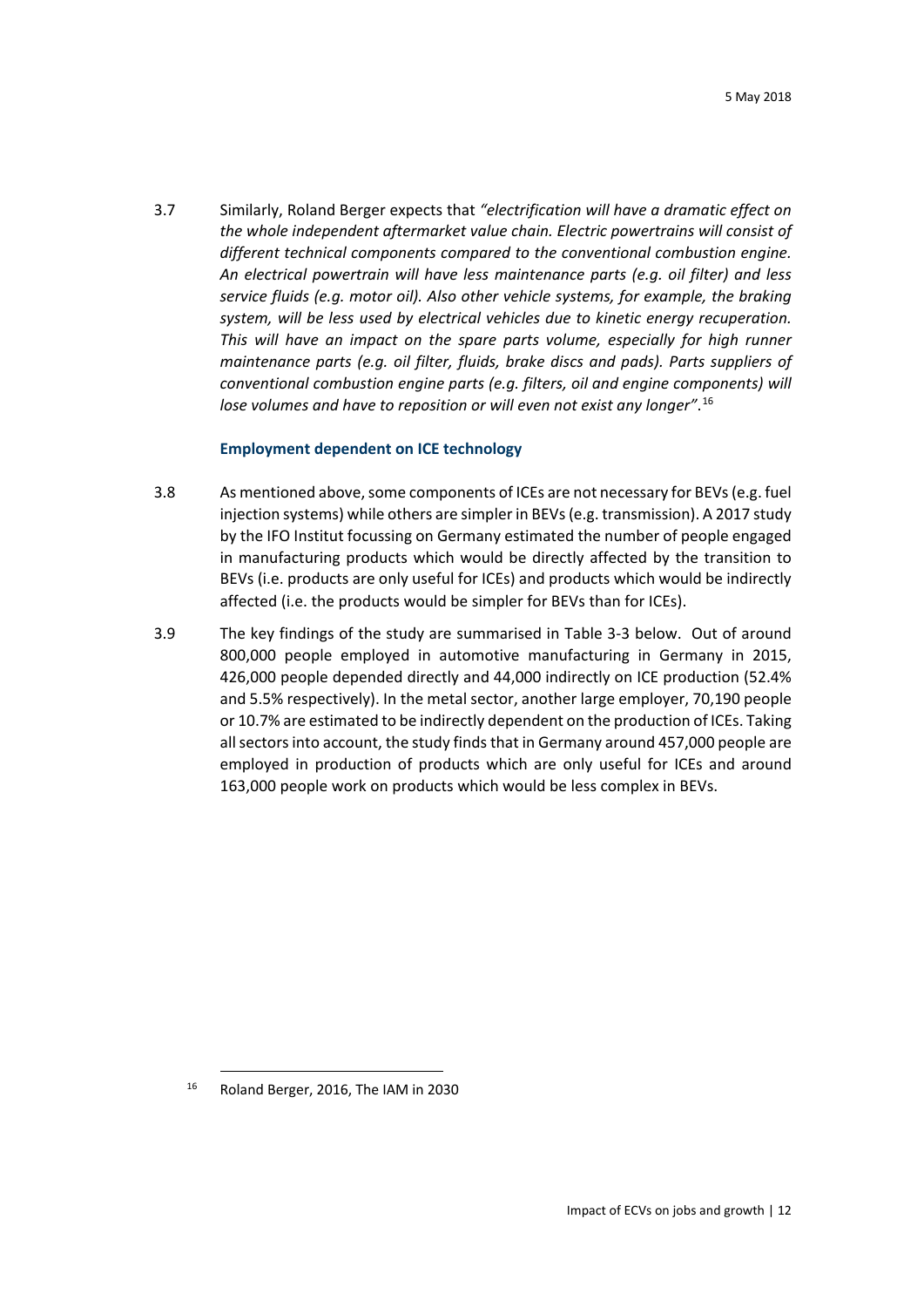| Category     | <b>Product group</b>         | Employment       | Share of total |
|--------------|------------------------------|------------------|----------------|
|              |                              | dependent on ICE | sector         |
|              |                              | technology       | employment     |
| Directly     | Automotive manufacturing     | 425,780          | 52.4%          |
| dependent    | Electronic equipment         | 3,380            | 0.8%           |
|              | Machinery equipment          | 27,810           | 2.7%           |
|              | <b>Total direct</b>          | 456,970          |                |
| Indirectly   | Automotive manufacturing     | 44,470           | 5.5%           |
| dependent    | Refinery of mineral products | 8,140            | 44.4%          |
|              | Plastic equipment            | 8,150            | 2.4%           |
|              | Metalworking                 | 32,140           | 12.5%          |
|              | Metal products               | 70,190           | 10.7%          |
|              | <b>Total indirect</b>        | 163,090          |                |
| <b>Total</b> |                              | 620,060          |                |

#### **Table 3-3: German employment directly and indirectly dependent on ICE technology**

*Source: Auswirkungen eines Zulassungsverbots für Personenkraftwagen und leichte Nutzfahrzeuge mit Verbrennungsmotor, Falck et al., 2017, pages 26-27.*

#### **Employment in battery production**

- 3.10 The transition to ECVs may increase employment in the EU in the production of batteries. There is, however, uncertainty as to whether batteries will be produced in the EU or will be imported. $17$
- 3.11 Even if batteries are produced in the EU, the employment impact in the EU would be small, according to the EC's estimates. The impact of producing batteries in the EU on employment is shown for the EC's different emission target scenarios in Table 3-4 below. The estimated impacts reveal an odd pattern: the impact is largest when emissions are reduced by 30% and lowest, only 2 thousand jobs, when emissions are reduced by 40%.

<span id="page-14-0"></span><sup>&</sup>lt;sup>17</sup> FTI Consulting, The Impact of Electrically Chargeable Vehicles on the EU Economy, March 2017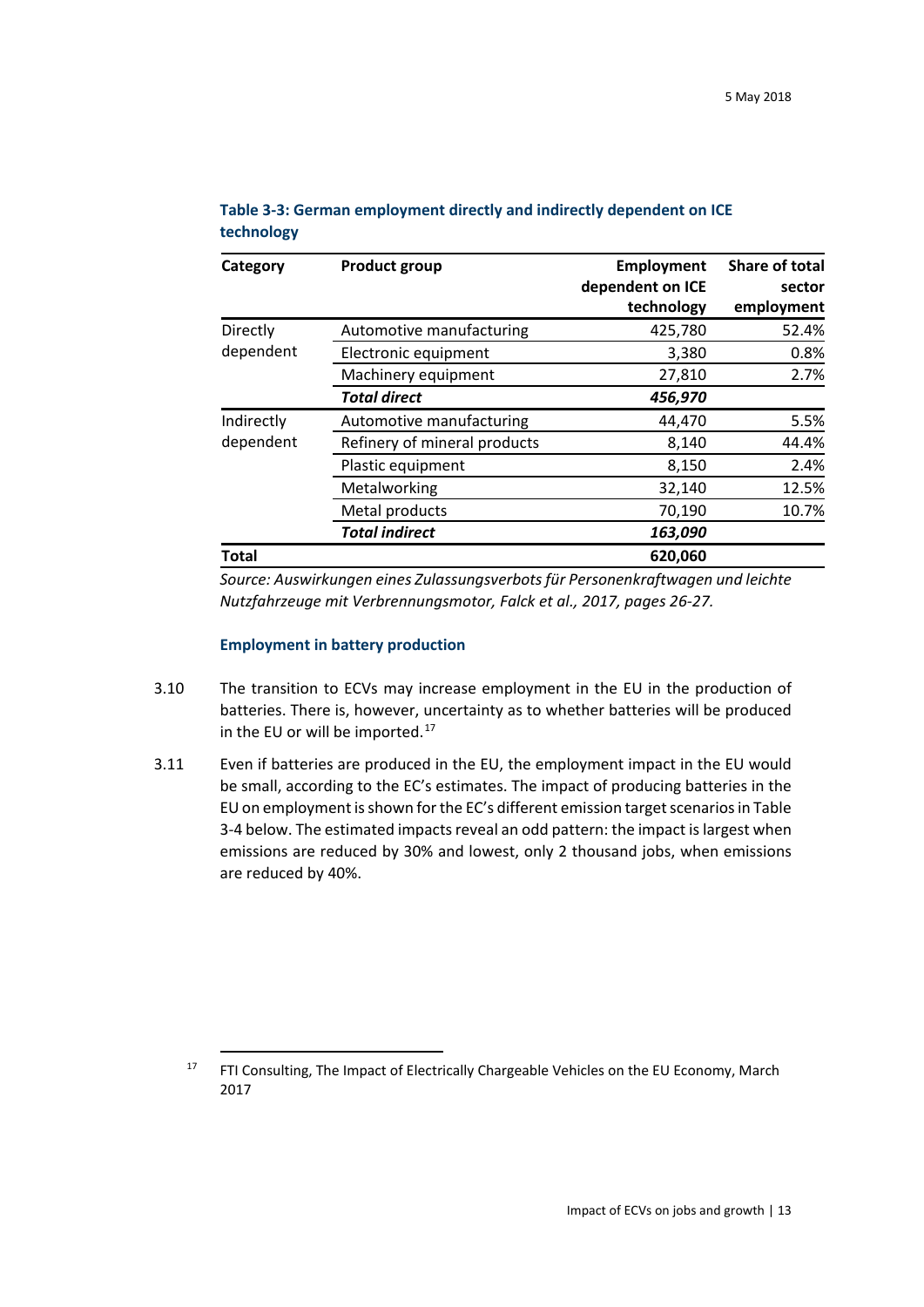| <b>Emission target (beyond 2020 targets)</b> | Impact of battery production in EU,<br>000 jobs |
|----------------------------------------------|-------------------------------------------------|
| <b>Baseline</b>                              | 26                                              |
| 20% reduction                                | 11                                              |
| 30% reduction                                | 51                                              |
| 40% reduction                                |                                                 |

#### **Table 3-4: Impact of battery cell manufacture location on employment**

*Source: EC Impact Assessment, page 95.*

3.12 Research and development of batteries is high skilled work which cannot replace lower skilled ICE employment such as maintenance and sales of parts. Production of batteries, likewise, requires skills which current employees in ICE manufacturing are not likely to have (see Section [4\)](#page-16-0).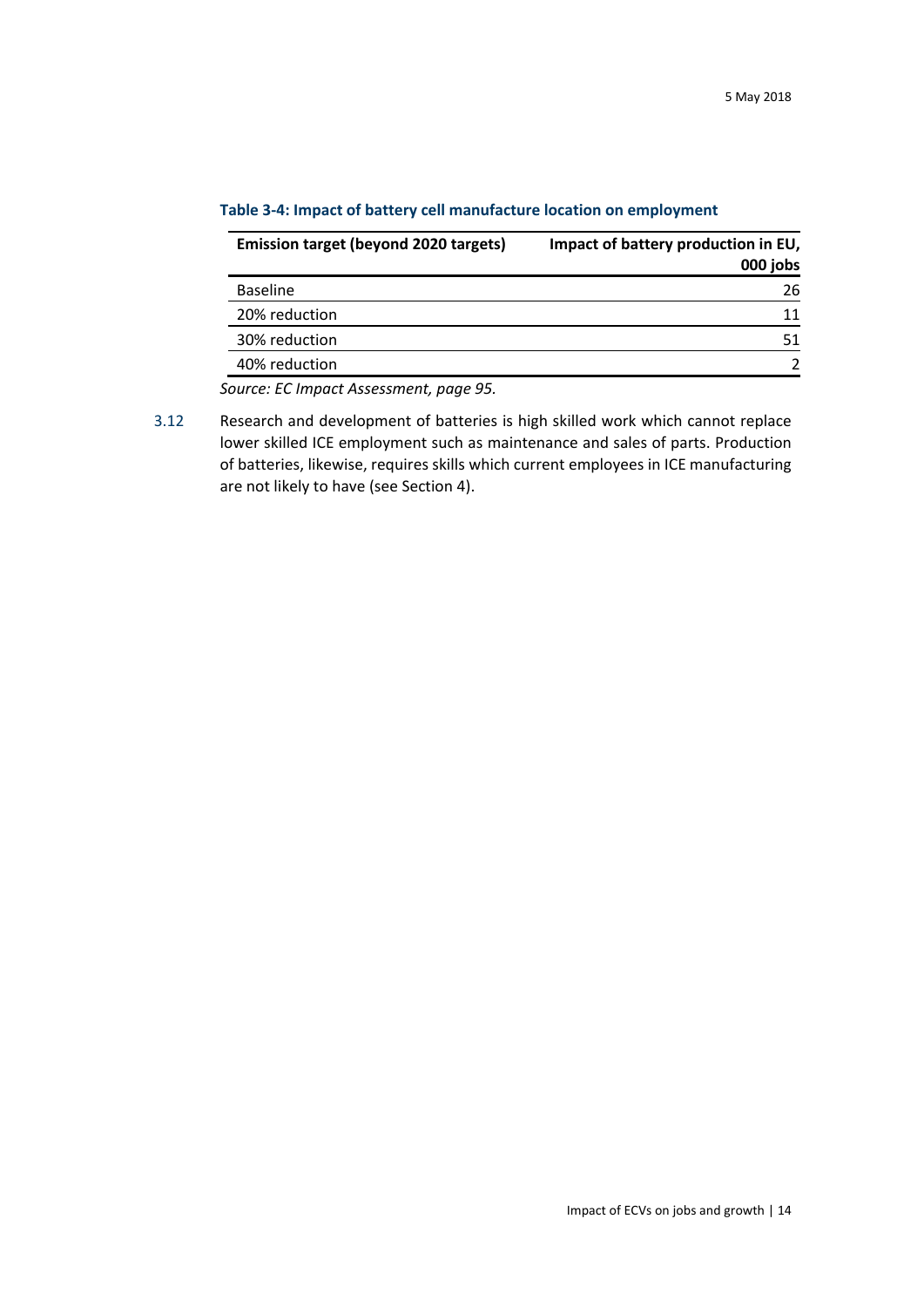## <span id="page-16-0"></span>**4. The negative impact on regions, SMEs and employees with less relevant skills will be larger**

- 4.1 As discussed in Section 2, the EC pointed out that the transition to ECVs will have a larger negative impact on certain regions, SMEs and employees with less relevant skills:
	- (1) Regions with industry clusters built around conventional powertrains or with a strong refining industry may be more negatively affected.
	- (2) SMEs that are highly specialised in certain elements of conventional powertrains may need more time to identify and develop new business opportunities.
	- (3) A higher share of electronic components will require different and additional skills compared to the skills needed for the development, manufacturing and maintaining of conventional powertrains ('reskilling').
	- (4) Unqualified or low qualified workers may have more difficulties in acquiring the new skills and qualifications needed.

#### **Regional concentration of the automotive sector**

4.2 Automobile manufacturing takes up a significant share of total manufacturing employment in certain Member States. [Figure 4-1](#page-17-0) below shows motor vehicle manufacturing employment as a share of total manufacturing employment in 2015 in different Member States in the EU. Direct motor vehicle manufacturing varies from 0.1% in Ireland to 8.1% in Sweden.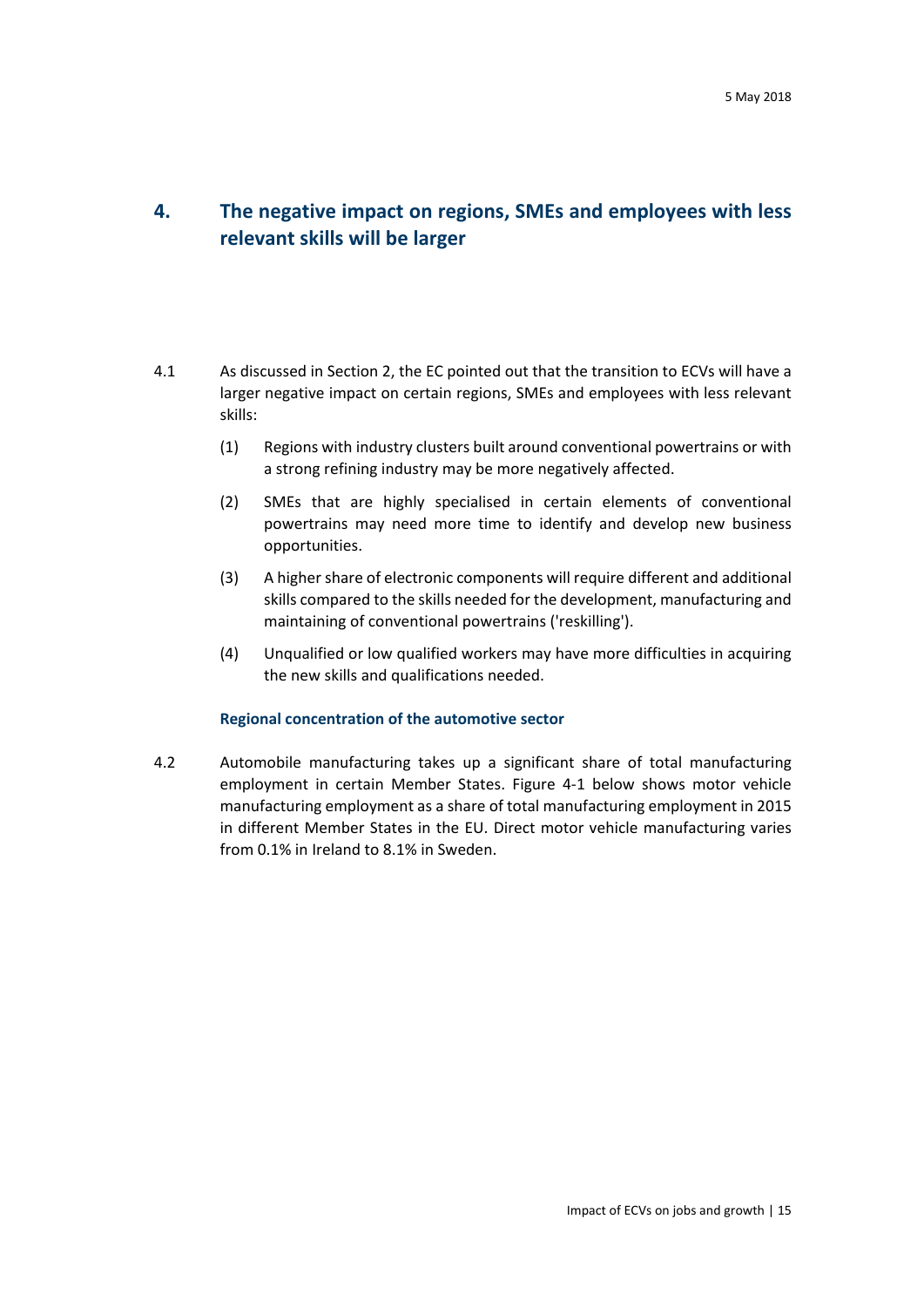<span id="page-17-0"></span>

**Figure 4-1: Motor vehicle manufacturing share of manufacturing employment**

- 4.3 Automobile manufacturing is important for a large number of European regions:<sup>[18](#page-17-1)</sup>
	- (1) in 125 regions (nearly 40% of total) identified by Eurostat it accounts for more than 10% of manufacturing employment and in 54 regions (17%) it accounts for more than 15% of manufacturing employment;
	- (2) in 14 regions in the EU, including regions in the Czech Republic, Germany, Italy, Slovakia, Hungary, Romania, Sweden and the UK, the automotive sector has more than 20% share of the total manufacturing employment and in several regions people working for the automotive sector account for more than 5% of all employment (see Table 4-2).

*Source: Eurostat, sbs\_na\_ind\_r2. Note: this only includes direct motor vehicle manufacturing.*

<span id="page-17-1"></span> <sup>18</sup> Eurostat, sbs\_r\_nuts06\_r2.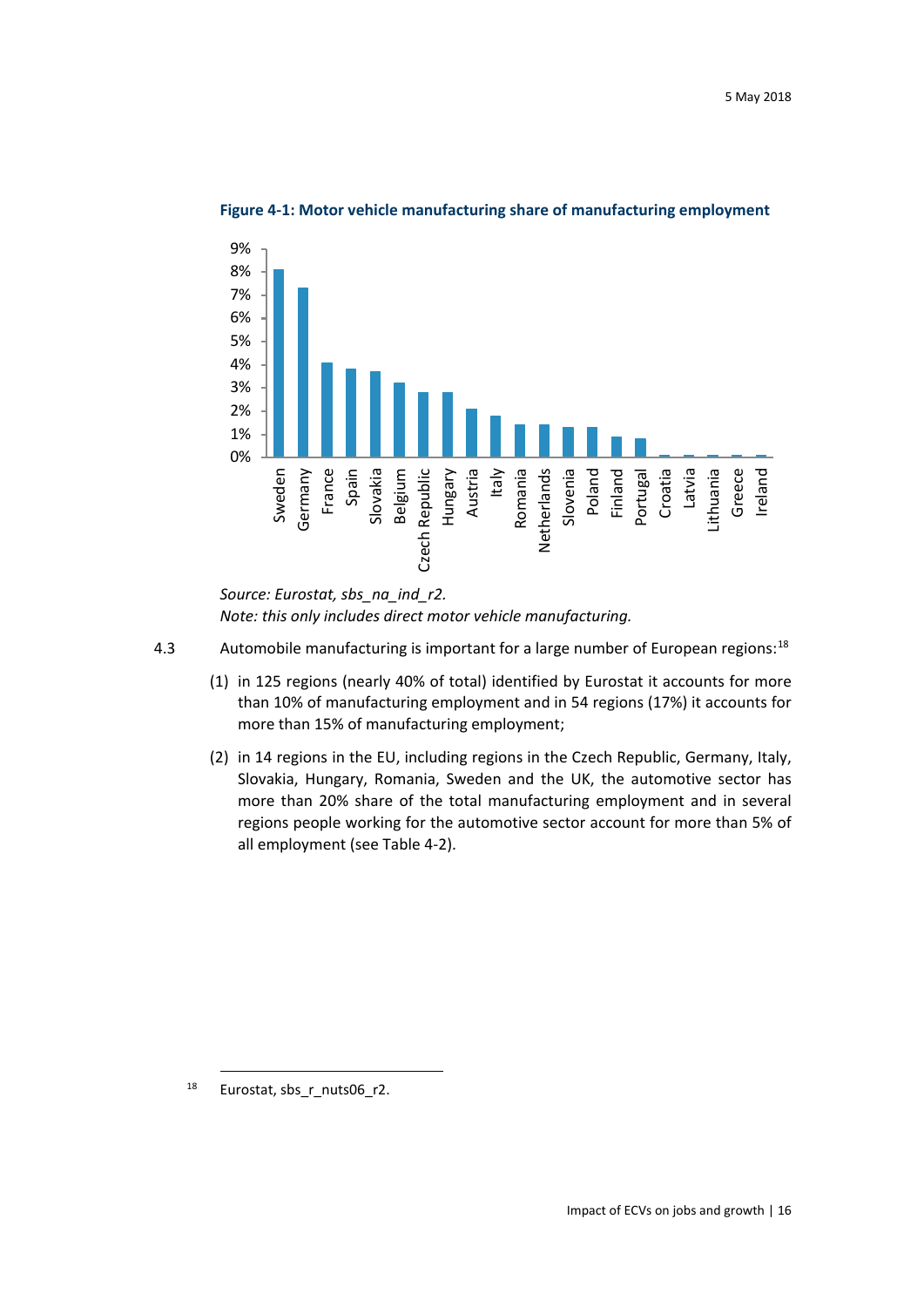| Name of the       | Country        | <b>Automotive</b> | <b>Share of</b> | <b>Share of</b> |
|-------------------|----------------|-------------------|-----------------|-----------------|
| region            |                | employment        | manufacturing   | total           |
|                   |                |                   | employment      | employment      |
| Strední Cechy     | Czech Republic | 43,888            | 29%             | 7%              |
| Stuttgart         | Germany        | 160,445           | 28%             | 8%              |
| Oberbayern        | Germany        | 110,595           | 28%             | 5%              |
| Niederbayern      | Germany        | 38,869            | 27%             | 6%              |
| Saarland          | Germany        | 20,281            | 20%             | 5%              |
| Leipzig           | Germany        | 11,803            | 22%             | 2%              |
| Molise            | Italy          | 2,799             | 24%             | 3%              |
| <b>Basilicata</b> | Italy          | 7,993             | 36%             | 4%              |
| Dunántúl          | Hungary        | 60,781            | 21%             | 5%              |
| Sud - Muntenia    | Romania        | 35,684            | 21%             | 3%              |
| Macroregion 4     | Romania        | 66,486            | 26%             | 4%              |
| Bratislavský kraj | Slovakia       | 18,650            | 36%             | 6%              |
| Västsverige       | Sweden         | 35,822            | 25%             | 4%              |
| West Midlands     | UK             | 27,476            | 20%             | 2%              |

| Table 4-2: EU regions with more than 20% share of automotive in total |  |  |
|-----------------------------------------------------------------------|--|--|
| manufacturing                                                         |  |  |

*Source: Eurostat, sbs\_r\_nuts06\_r2. Note: this only includes direct employment in manufacture of motor vehicles, trailers and semi-trailers.*

#### **Traditional part suppliers and SMEs will be particularly negatively impacted**

4.4 The study comparing the Chevy Bolt and the VW Golf by UBS we referred to in Section 3 found that 56% of the Bolt's vehicle content came from outside the traditional auto supply chain. (For the Bolt, LG supplies the battery and the powertrain electronics.) Figure 4-3 below, reproduced from the UBS study, shows that OEMs will lose some of the vehicle content that they currently capture but traditional part suppliers will lose significantly more.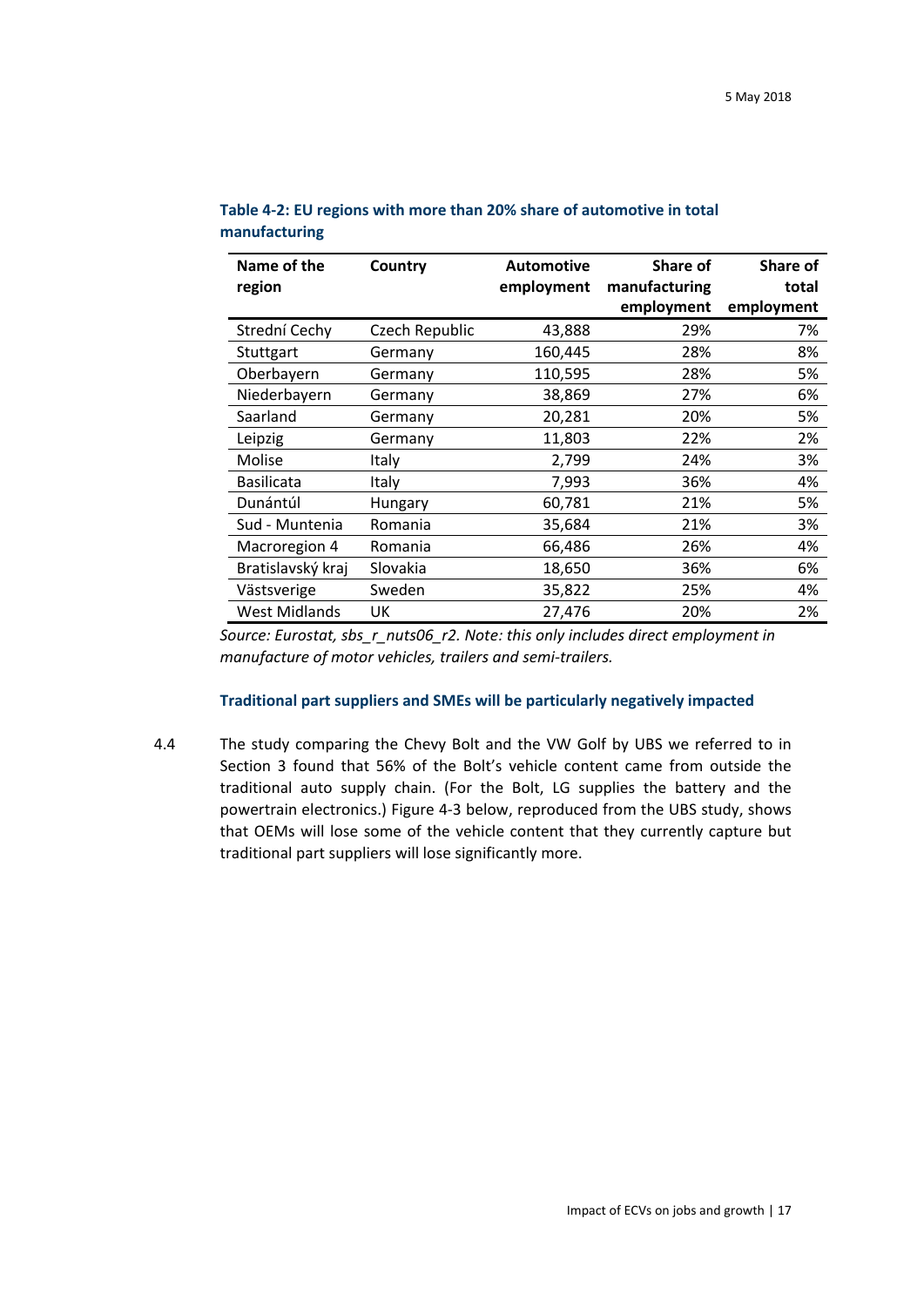

#### **Figure 4-3: Vehicle content on tier-1 level by sub-sector (\$k)**

*Source: UBS Evidence Lab Electric Car Teardown, UBS, 2017*

- 4.5 Many of the part suppliers in the EU are small and medium enterprises (SMEs). According to Eurostat, of over 10,000 firms involved in the manufacturing of parts and accessories for motor vehicles in the EU, over 9,000 firms are SMEs accounting for over 250,000 employees.<sup>[19](#page-19-0)</sup> This does not take into account SMEs involved in maintenance and repair which will be equally affected as discussed in Section 3.
- 4.6 The study prepared by the IFO Institut we referred to in Section 3 provides some details on the share of employment by SMEs in Germany that directly and indirectly depend on the ICE technology. As can be seen in Table 4-4 below, the IFO Institute estimates that of the 620,000 people employed in the production of parts directly and indirectly dependent on the ICE technology, around 21% are employed by SME<sub>s.</sub><sup>[20](#page-19-1)</sup>

<span id="page-19-0"></span><sup>&</sup>lt;sup>19</sup> SMEs are defined here as companies with fewer than 250 employees. Eurostat does not publish detailed data for the number of firms with at most 500 employees.

<span id="page-19-1"></span><sup>&</sup>lt;sup>20</sup> SMEs are defined by IFO Institut as companies with at most 500 employees.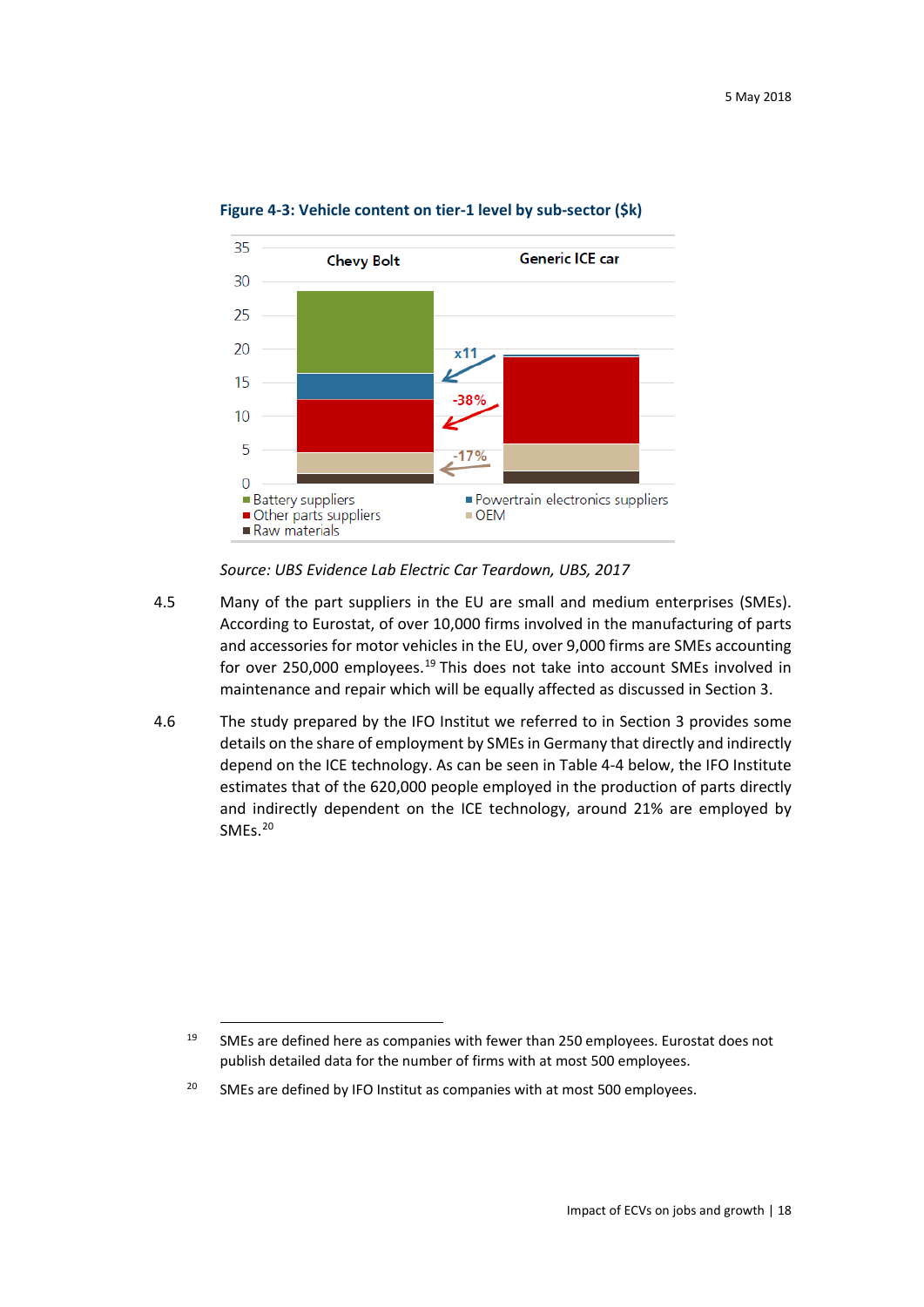| Category     | <b>Product group</b>         | <b>Employment</b>              | % employed |
|--------------|------------------------------|--------------------------------|------------|
|              |                              | dependent on ICE<br>technology | by SMEs    |
| Directly     | Automotive manufacturing     | 425,780                        | 4%         |
| dependent    | Electronic equipment         | 3,380                          | 47%        |
|              | Machinery equipment          | 27,810                         | 48%        |
|              | <b>Total direct</b>          | 456,970                        | 7%         |
| Indirectly   | Automotive manufacturing     | 44,470                         | 35%        |
| dependent    | Refinery of mineral products | 8,140                          | 43%        |
|              | Plastic equipment            | 8,150                          | 65%        |
|              | Metalworking                 | 32,140                         | 63%        |
|              | Metal products               | 70,190                         | 80%        |
|              | Machinery equipment          | Data missing                   | 48%        |
|              | <b>Total indirect</b>        | 163,090                        | 62%        |
| <b>Total</b> |                              | 620,060                        | 21%        |

#### **Table 4-4: German employment directly and indirectly dependent on ICE technology**

*Source: Auswirkungen eines Zulassungsverbots für Personenkraftwagen und leichte Nutzfahrzeuge mit Verbrennungsmotor, Falck et al., 2017, pages 26-27.*

#### **Skills**

- 4.7 The EC notes two challenges of the transition to ECVs relating to skills:<sup>[21](#page-20-0)</sup>
	- (1) A higher share of electronic components will require different and additional skills compared to the skills needed for the development, manufacturing and maintaining of conventional powertrains ('reskilling').
	- (2) Unqualified or low qualified workers may have more difficulties in acquiring the new skills and qualifications needed.

<span id="page-20-0"></span> <sup>21</sup> EC, IA, pages 95, 97, 98.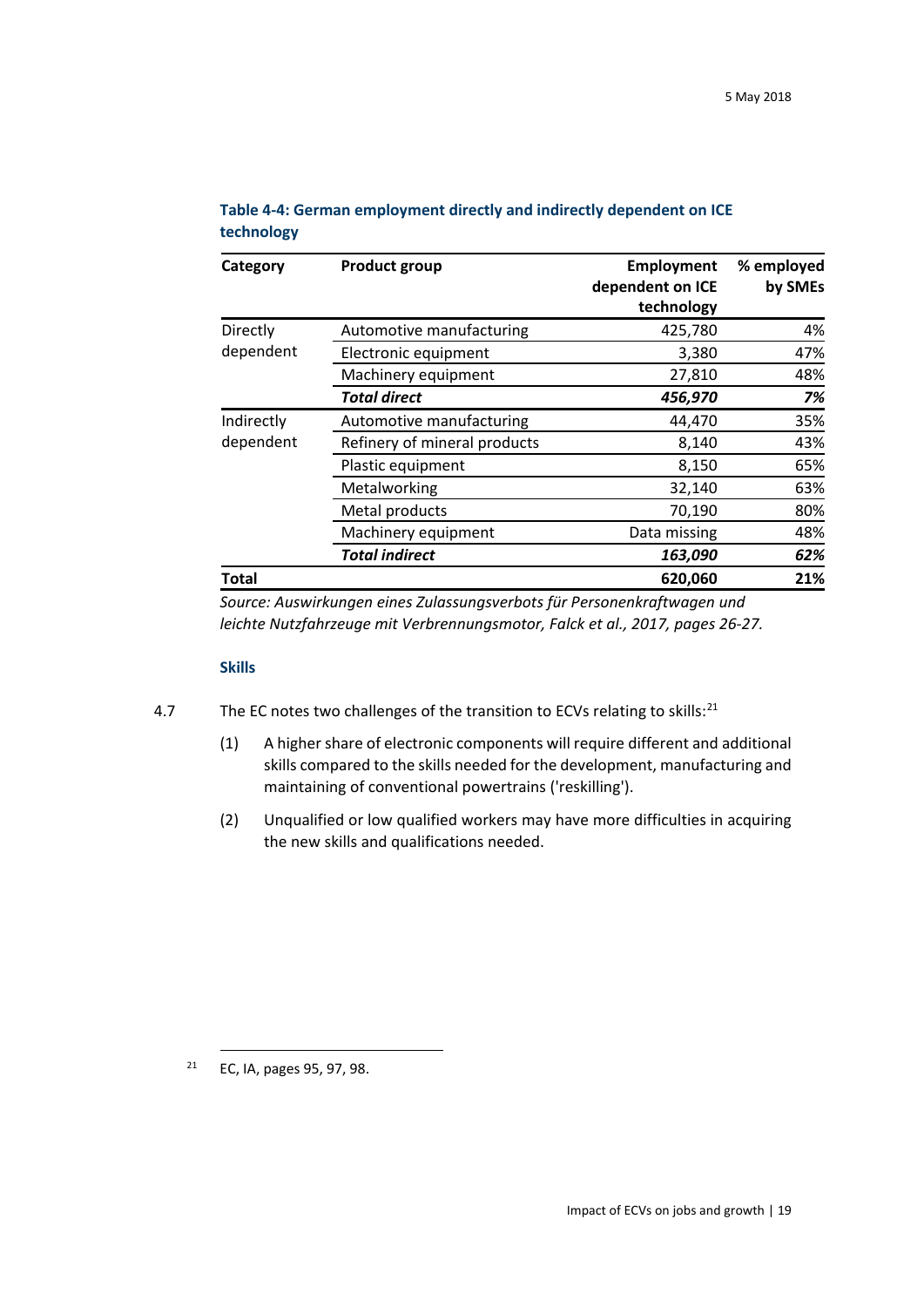## *(1) Electronic components will require different and additional skills*

- 4.8 ECVs contain more electric and electronic parts but are mechanically less complex than ICEs.<sup>[22](#page-21-0)</sup> The transition to ECVs therefore decreases employment in mechanical and metal production while increasing employment in production of electric an electronic parts.<sup>[23](#page-21-1)</sup> The skills required for mechanics and metalworking are different from the skills necessary for the production of electric and electronic parts. For example, workers in Germany are trained to handle electric circuits up to 60 volt. However, circuits of ECVs have voltages up to 1,000 volts, so further training is necessary to handle these parts.<sup>[24](#page-21-2)</sup>
- 4.9 Table 4-5 below sets out the skills which are necessary to produce various components of ECVs.

| Component         | <b>Skills required</b>                                      |
|-------------------|-------------------------------------------------------------|
| <b>Battery</b>    | Joining, joining technology, quality assurance, testing     |
| Electric engine   | Setting up, operation, monitoring and maintenance as        |
|                   | well as testing and quality assurance                       |
| Power electronics | Training in electronics or mechatronics required for those  |
|                   | who supervise and maintain highly automated systems as      |
|                   | well as semi-skilled employees for assembly                 |
| Fuel cells        | Technical competencies in the field of thin-film processing |
|                   | and electrochemical coating as well as competencies in      |
|                   | terms of care, purity, quality assurance. Knowledge in      |
|                   | lightweight construction and high pressure for hydrogen     |
|                   | tanks.                                                      |

#### **Table 4-5: Skills necessary for the production of ECV components**

*Source: Elektromobilität und Beschaftigung, Hans Bockler Stiftüng, 2012, page 41.*

4.10 Table 4-5 above shows that a number of skills are necessary for ECV components which are not required for ICE technologies, such as skills in electronics and electrochemical coating. Large-scale reskilling will therefore be necessary during the transition to ECVs.

<span id="page-21-2"></span><sup>24</sup> Elektromobilität und Beschaftigung, Hans Bockler Stiftüng, 2012, pages 38.

<span id="page-21-0"></span><sup>&</sup>lt;sup>22</sup> UBS Evidence lab electric car teardown, UBS, May 2017.

<span id="page-21-1"></span><sup>&</sup>lt;sup>23</sup> Elektromobilität und Beschaftigung, Hans Bockler Stiftüng, 2012, pages 36 and 37.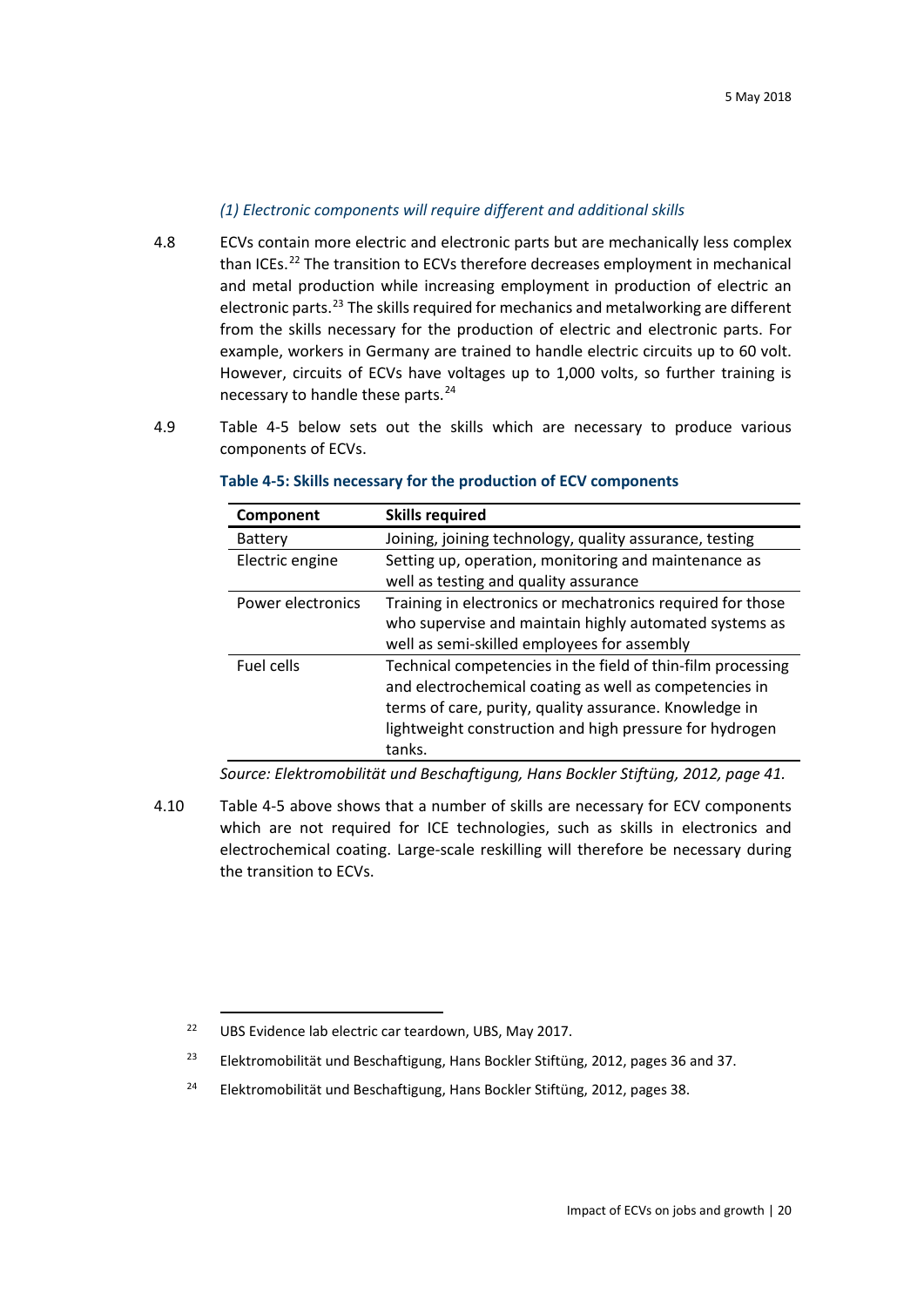## *(2) Unqualified or low qualified workers may find it difficult to acquire the new skills and qualifications needed*

4.11 The new jobs which will be created in ECV production are largely skilled and semiskilled jobs. Table 4-6 below shows the job profiles in the ECV industry described by the U.S. Bureau of Labor Statistics.

<span id="page-22-0"></span>

| <b>Field of activity</b> | <b>Skilled</b> | Semi-<br>skilled | Un-<br>skilled | Representative job profiles             |
|--------------------------|----------------|------------------|----------------|-----------------------------------------|
| Scientific research of   |                |                  |                | Chemists, material scientists           |
| batteries                |                |                  |                |                                         |
| Design & development of  |                |                  |                | Engineers, software developers,         |
| automobile technology    |                |                  |                | industrial designer                     |
| Manufacturing            |                |                  |                | Assemblers, machinists, production      |
|                          |                |                  |                | managers                                |
| Vehicle maintenance      |                |                  |                | Automotive service technicians,         |
|                          |                |                  |                | mechanics                               |
| Infrastructure           |                |                  |                | Urban and regional planners, power-     |
| development              |                |                  |                | line installers/repairers, electricians |
| Sales and support        |                |                  |                | Retail salespersons, customer service   |
|                          |                |                  |                | representatives                         |

#### **Table 4-6: Job profiles in the ECV industry[25](#page-22-1)**

*Source: Analysis of the Electric Vehicle Industry, International Economic Development Council, 2013, page 23.*

- 4.12 [Table 4-](#page-22-0) above shows that only two job profiles in the ECV industry involve unskilled workers: maintenance and sales and support. The lower number of moving parts in ECVs compared to ICEs directly affects employment in maintenance and the sale of spare parts.<sup>[26](#page-22-2)</sup> UBS estimates that maintenance and service for ECVs are 60% lower than for ICEs. [27](#page-22-3) The transition to ECVs will therefore significantly decrease the number of un-skilled jobs in the automotive industry.
- 4.13 Employment created by increased research into batteries, one of the potential benefits of the transition to ECVs, will be skilled and inaccessible to semi-skilled or un-skilled workers. Similarly, employment created in infrastructure development will require skilled or semi-skilled workers.

<span id="page-22-1"></span><sup>&</sup>lt;sup>25</sup> This table includes PEVs as defined by the U.S. department of energy: https://www.afdc.energy.gov/laws/9355

<span id="page-22-2"></span><sup>&</sup>lt;sup>26</sup> Paragrap[h 3.2](#page-10-2) to paragrap[h 3.6.](#page-12-3)

<span id="page-22-3"></span><sup>&</sup>lt;sup>27</sup> UBS Evidence lab electric car teardown, UBS, May 2017, page 7.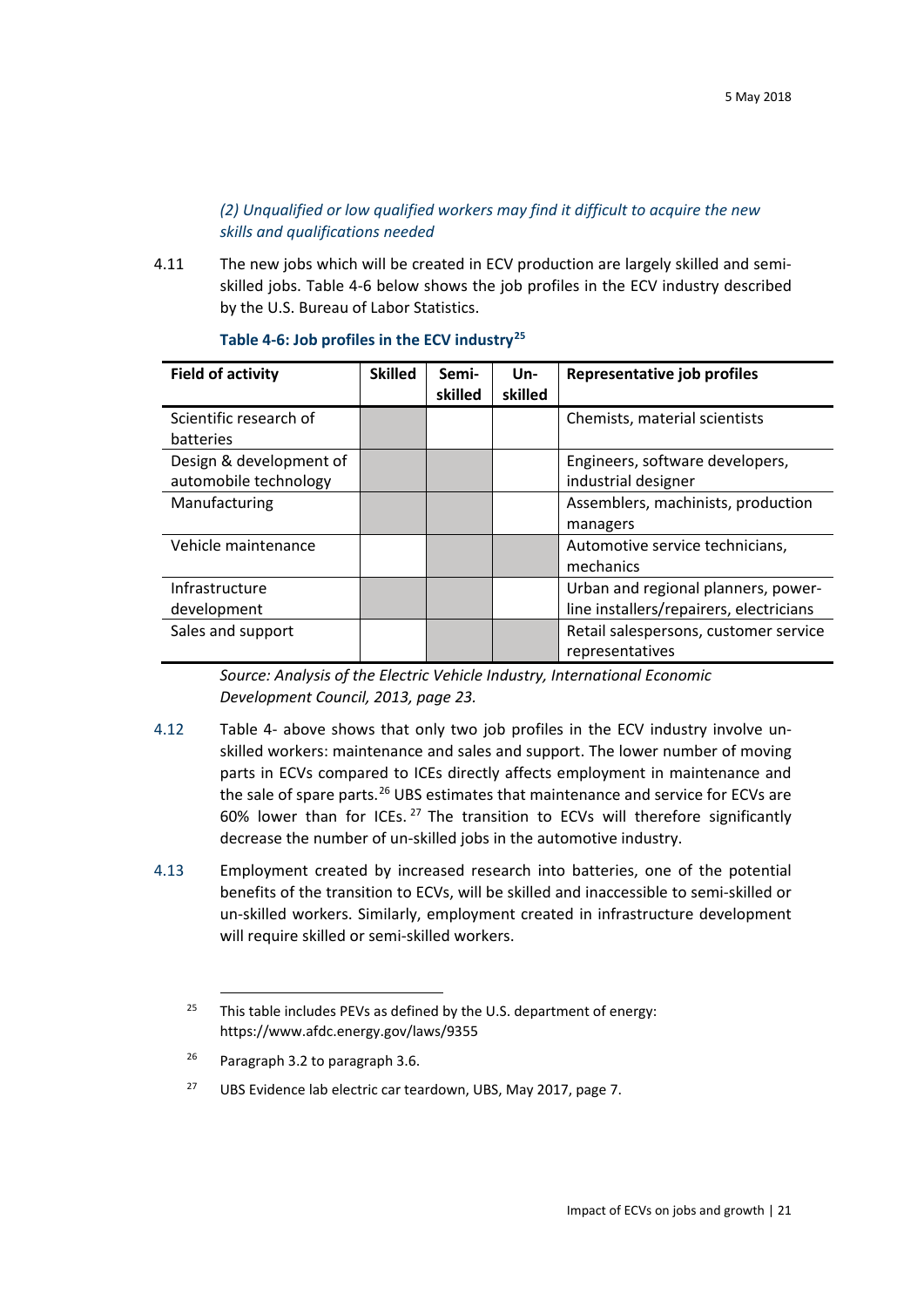## <span id="page-23-0"></span>**5. The transition poses challenges for the development of charging infrastructure and the grid**

- 5.1 The transition to ECVs will pose a number of challenges for the EU's charging and electricity infrastructure:
	- (1) Millions of public charging points will have to be developed at high cost;
	- (2) The electricity network to households will need to be improved even for slow charging;
	- (3) Faster charging will require stations to connect to the high-voltage distribution network;
	- (4) The electricity demand of ECVs will require increased grid capacity.

#### **Public charging will have to be developed**

5.2 Public charging points are necessary for two reasons. Firstly, many households do not have off-street parking and therefore cannot charge at home. Secondly, public charging facilities are necessary to increase the range of ECVs and facilitate longer journeys. [Table 5-1](#page-23-1) below sets out the EC's estimate of the number of recharging points that would be needed in the EU if the share of ECVs in registration increased to 7% by 2025. The overall investment needed to develop the necessary charging points is estimated at around €17-23 billion.

| Year               | Number of charging | <b>Estimated costs of expansion</b> |
|--------------------|--------------------|-------------------------------------|
| 2017               | 118,000            | n/a                                 |
| 2020               | 440,000            | €3.9 billion                        |
| 2025               | 2,000,000          | €13.5-19.0 billion                  |
| <b>Total costs</b> |                    | €17.4-22.9 billion                  |

#### <span id="page-23-1"></span>**Table 5-1: The EC's estimate of the required public recharging points**

*Source: EC, Towards the broadest use of alternative fuels – an Action Plan on Alternative Fuels Infrastructure, 2017.*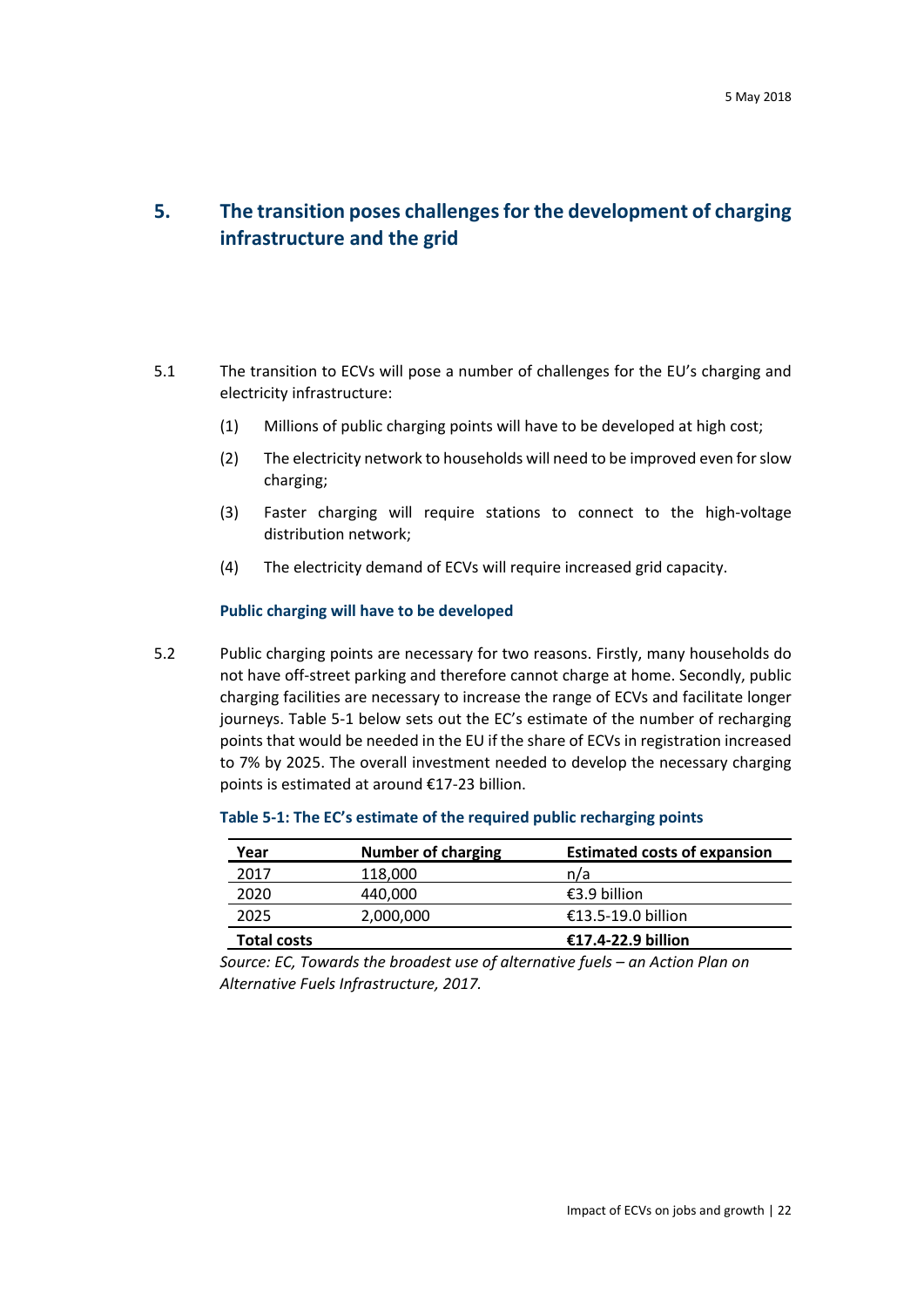- 5.3 The EC's emissions targets proposed in 2017, however, require ECVs to reach a registration share of 13% by 2025, rather than the 7% assumed in the table above.<sup>[28](#page-24-0)</sup> The actual costs of public charging points by 2025, therefore, will likely be significantly higher than those set out in [Table 5-1](#page-23-1) above.
- 5.4 The EC's cost estimates include chargers but do not take into account the necessary grid reinforcements.<sup>[29](#page-24-1)</sup> The French grid operator estimates necessary investments of €930 million for low voltage and medium voltage grid reinforcements per every million ECVs.<sup>[30](#page-24-2)</sup>

#### **Electricity networks require upgrades already at slow charging**

- 5.5 The charging of ECVs will put pressure on the grid through household charging and public charging points. Household charging of ECVs together with the use of household appliances such as ovens or washing machines can lead to the fuse being tripped. Therefore the electric infrastructure of houses will need to be upgraded.
- 5.6 Substation and peripheral routes and branches within a local distribution network may also not be able to deal with ECV chargers. Pilot projects identified voltage issues when five common household chargers (3.5 kW) were connected to a network cluster of 134 dwellings and were charging at the same time.<sup>[31](#page-24-3)</sup> In Britain, around 32% of local electricity networks (312,000 circuits) will require upgrading when 40% - 70% of customers have ECVs.<sup>[32](#page-24-4)</sup> The French grid operator estimates that the cost of low voltage reinforcement for home charging for every million ECVs is €200 million.<sup>[33](#page-24-5)</sup>

- <span id="page-24-2"></span><sup>30</sup> Note: these are global estimates and do not take into account smart charging. Calculated as €930 million = €200 million + €650 million + €80 million. Source: Smart charging: steering the charge, driving the change, Eurelectric, 2015.
- <span id="page-24-3"></span><sup>31</sup> Forecourt thoughts: Mass fast charging of electric vehicles, National Grid, 2017.
- <span id="page-24-4"></span><sup>32</sup> My Electric Avenue Project:<http://myelectricavenue.info/>
- <span id="page-24-5"></span> $33$  Note: these are global estimates and do not take into account smart charging. Source: Smart charging: steering the charge, driving the change, Eurelectric, 2015.

<span id="page-24-0"></span><sup>&</sup>lt;sup>28</sup> European Commission Impact Assessment, November 2017, page 73. Note: PHEV, BEV and FCEV are included in the 12.8%.

<span id="page-24-1"></span><sup>&</sup>lt;sup>29</sup> The EC estimates costs of slow charging points of  $\epsilon$ 5,000 and costs of fast charging points of €30,000. Source: EC, Towards the broadest use of alternative fuels – an Action Plan on Alternative Fuels Infrastructure, 2017.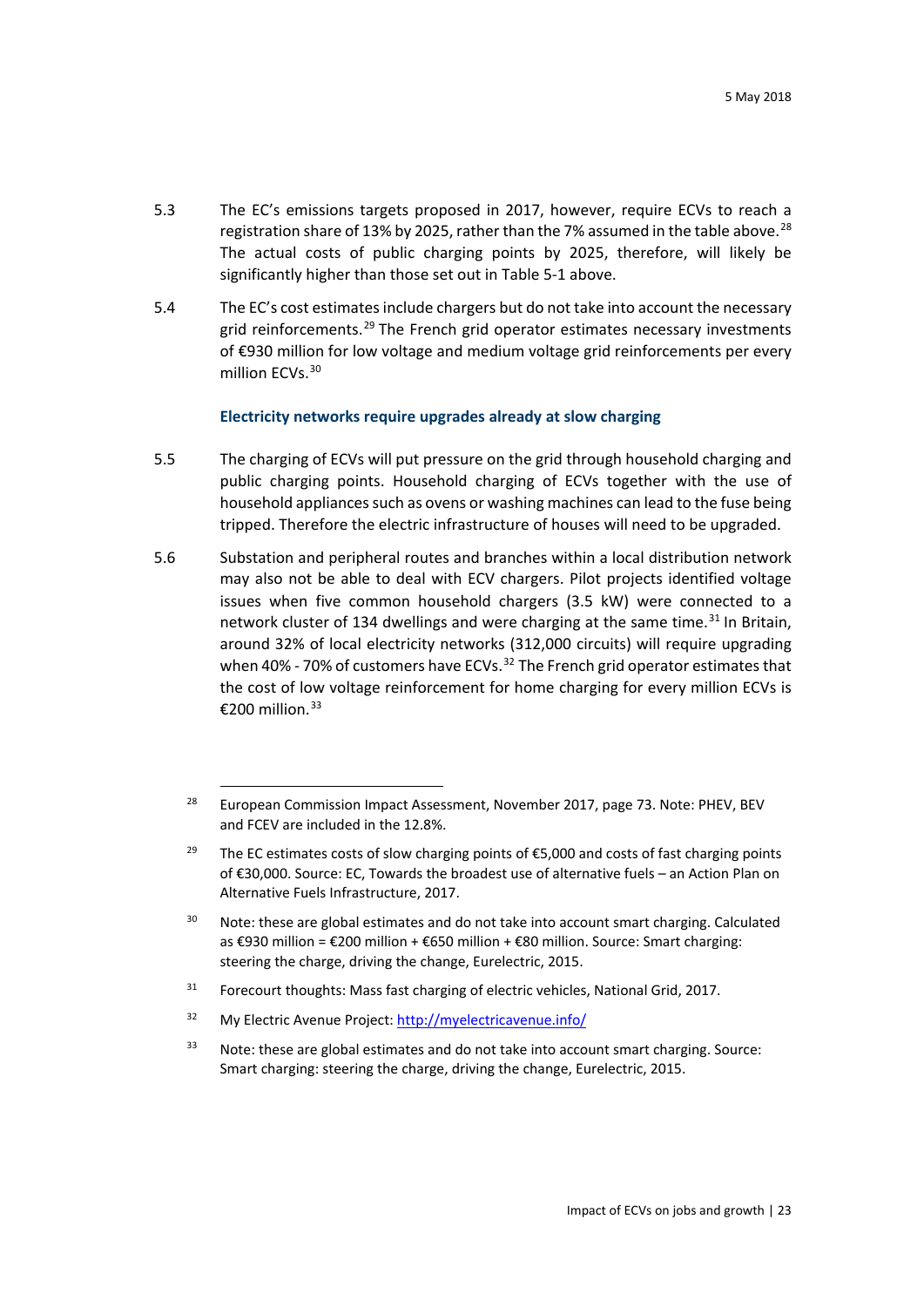#### **Faster charging will require stations to connect to the high-voltage distribution network**

5.7 The time it takes to charge a battery depends on the capacity of the battery and the speed of the charger. [Table 5-2](#page-25-0) below shows the battery capacity of the latest model of a number of ECVs.

| Car          | Year | <b>Battery capacity, kWh</b> |
|--------------|------|------------------------------|
| Renault Zoe  | 2017 | 41                           |
| Nissan Leaf  | 2018 | 40                           |
| BMW i3       | 2018 | 43                           |
| Tesla S      | 2017 | 75-100                       |
| Jaguar iPace | 2018 | 90                           |

#### <span id="page-25-0"></span>**Table 5-2: Battery capacity of recent BEVs[34](#page-25-1)**

*Source: Footnote 38.*

- 5.8 [Table 5-2](#page-25-0) above shows that the latest model of the Nissan Leaf, a small ECV model, has a 40 kWh battery.<sup>[35](#page-25-2)</sup> A larger battery is necessary for a larger range. The 2018 Jaguar iPace will have a range of 310 miles with a battery capacity of 90 kWh. $36$ Similarly, the Tesla S has a 75-100 kWh capacity. Given consumers' range anxiety, many ECVs in the future can be expected to be equipped with at least 90 kWh batteries.
- 5.9 Common household chargers are 3.5 kW chargers and 7 kW chargers.<sup>[37](#page-25-4)</sup> Using these chargers it would take 19.3 hours and 9.7 hours to charge a 90 kWh car, respectively. A faster speed of charging would help to ensure batteries can be fully charged overnight and would help to spread the load on the grid: charging can be turned off when demand is the highest.

<span id="page-25-4"></span><sup>37</sup> Forecourt thoughts: Mass fast charging of electric vehicles, National Grid, 2017.

<span id="page-25-1"></span> <sup>34</sup> Renault Zoe https://insideevs.com/new-2017-renault-zoe-ze-40-400-km-range-41-kwhbattery/; Nissan Leaf https://www.nimblefins.co.uk/nissan-leaf-battery-capacity-range; BMW i3 https://cleantechnica.com/2017/10/10/bmw-i3-get-43-2-kwh-battery-pack-late-2018-rumor/; Tesla S http://www.thedrive.com/sheetmetal/12820/tesla-is-silentlyputting-bigger-battery-packs-in-its-entry-level-model-s; Jaguar iPace https://media.jaguar.com/2018/jaguar-i-pace-art-electric-performance.

<span id="page-25-2"></span><sup>35</sup> https://insideevs.com/2018-nissan-leaf-debuts-recap-range-specs/

<span id="page-25-3"></span><sup>36</sup> Forecourt thoughts: Mass fast charging of electric vehicles, National Grid, 2017.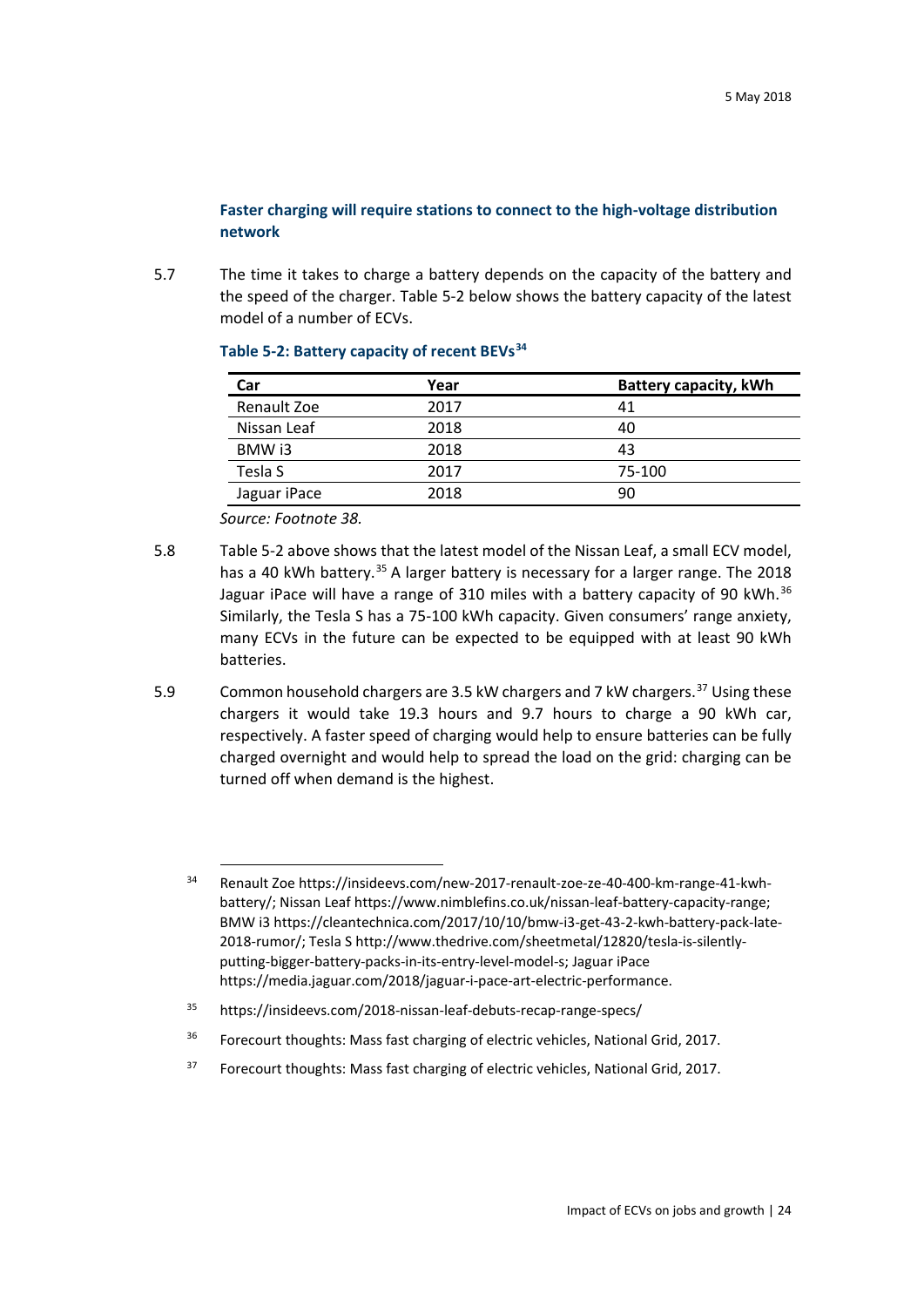- 5.10 Fast chargers at public charging points currently go up to 50 kW, requiring 80 minutes to charge a 90 kWh car battery, a long time compared to the time it takes to fuel an ICE vehicle. To make charging at public charging points more attractive, power needs to be improved significantly. 350 kW chargers would take only 12 minutes to fill up such a battery.
- 5.11 Fast charging points are significantly more expensive than slow charging points.<sup>[38](#page-26-0)</sup> Furthermore, the high-voltage grid will need to be reinforced and extended to allow for fast charging points. A charging point with nine installations with 350 kW capabilities would require an infrastructure capable of handling 3.1 MW, enough power to supply 1,000 average households. Such sites will be significant connections to the grid and would warrant a direct connection to the high-voltage distribution network.<sup>[39](#page-26-1)</sup>

#### **The electricity demand of ECVs will require increased grid capacity**

- 5.12 The charging of ECVs will increase the daily electricity demand. In particular, it will increase the peak demand on the network (as charging of ECVs at home will be clustered as people start charging after arriving home from work), requiring an increase in the capacity of the grid.<sup>[40](#page-26-2)</sup>
- 5.13 To manage the increase in overall electricity demand, electricity generation will need to be increased. This may be through renewable energy sources, but may in the short run also lead to an increase in consumption of other fuels.

<span id="page-26-0"></span><sup>&</sup>lt;sup>38</sup> The EC estimates that the cost of fast charging points is 5-times higher than the cost of slow charging points. Source: EC, Towards the broadest use of alternative fuels – an Action Plan on Alternative Fuels Infrastructure, 2017.

<span id="page-26-1"></span><sup>&</sup>lt;sup>39</sup> Forecourt thoughts: Mass fast charging of electric vehicles, National Grid, 2017.

<span id="page-26-2"></span> $40$  Impact of uncoordinated plug-in electric vehicle charging on residential power demand, Matteo Muratori, 2018